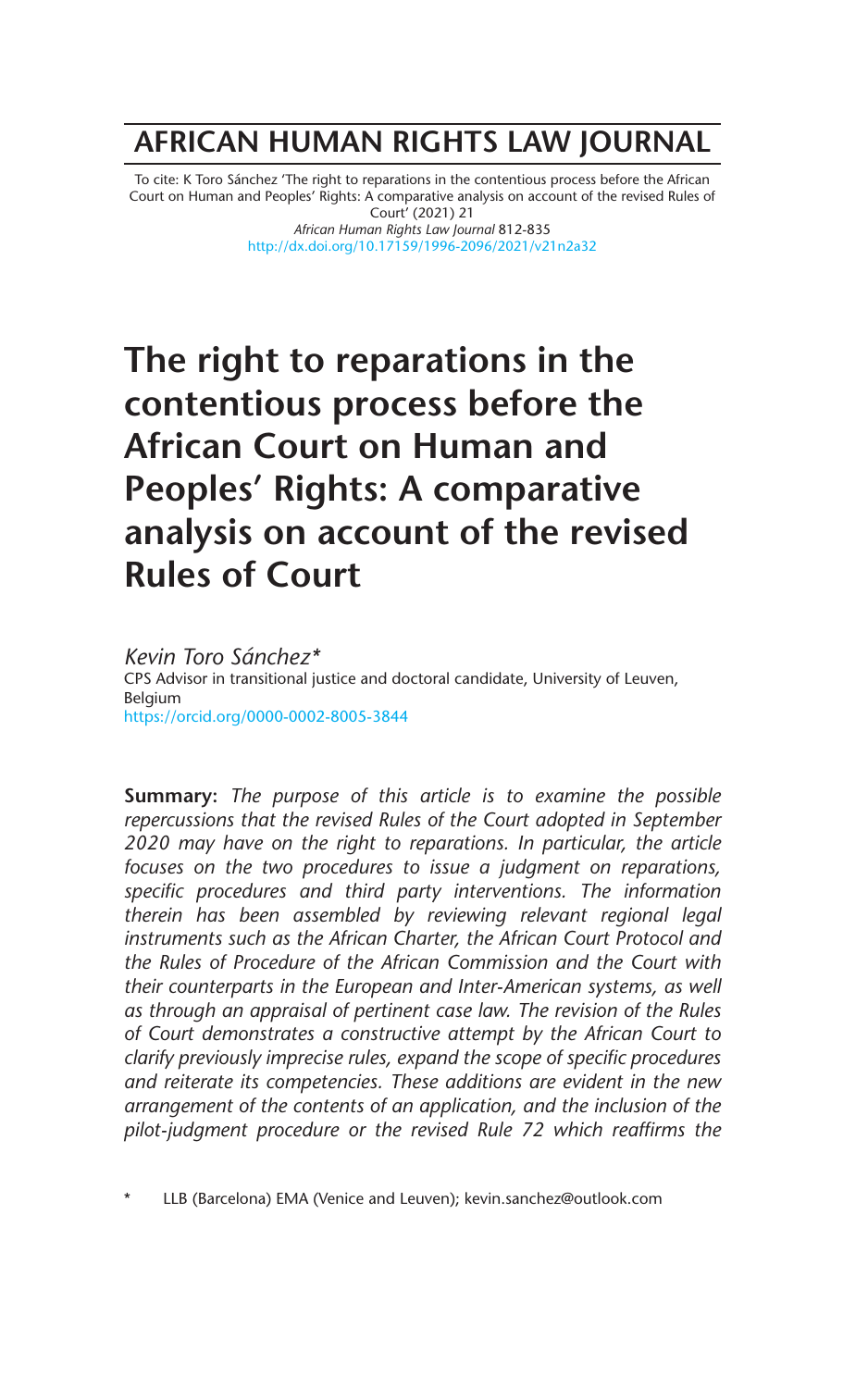*binding nature of all Court decisions. The article highlights relevant changes to the Rules of Court while arguing that additional rules need to be amended or expanded to more effectively guarantee the right to reparations. To that end, it provides recommendations for the African Court to consider.*

**Key words:** *African Court on Human and Peoples' Rights; Rules of Court; right to reparations; contentious process; special procedures; third-party interventions*

### **1 Introduction**

The African Court on Human and Peoples' Rights (African Court) adjudicates on cases brought before it by state parties, African intergovernmental organisations, the African Commission on Human and Peoples' Rights (African Commission) and filed by or on behalf of individuals and non-governmental organisations (NGOs) of states that have ratified the Protocol to the African Charter on Human and Peoples' Rights on the Establishment of an African Court on Human and Peoples' Rights (African Court Protocol) and made a declaration accepting the competence of the Court under article 34(6) of the Court Protocol.1

During the years 2009 and 2010 the African Court and the African Commission conducted three joint meetings aimed at harmonising their corresponding interim Rules. This process culminated in 2010 when the Court adopted its Rules of Court on 2 June 2010. These internal rules guided the African Court until 25 September 2020, when the revised Rules of Court entered into force. The Court noted that the revised Rules of Court aspired to enhance the effectiveness of the Court by facilitating access to it, improving the management of cases and ensuring better implementation of the judgments and other decisions.2

<sup>1</sup> Organisation of African Unity (OAU) Protocol to the African Charter on Human and Peoples' Rights on the Establishment of an African Court on Human and Peoples' Rights, 10 June 1998 art 5 (African Court Protocol).

<sup>2</sup> African Court 'The African Court of Human and Peoples' Rights adopts new Rules of Court', https://www.african-court.org/wpafc/african-court-on-humanand-peoples-rights-adopts-new-rules-of-court/ (accessed 27 May 2021).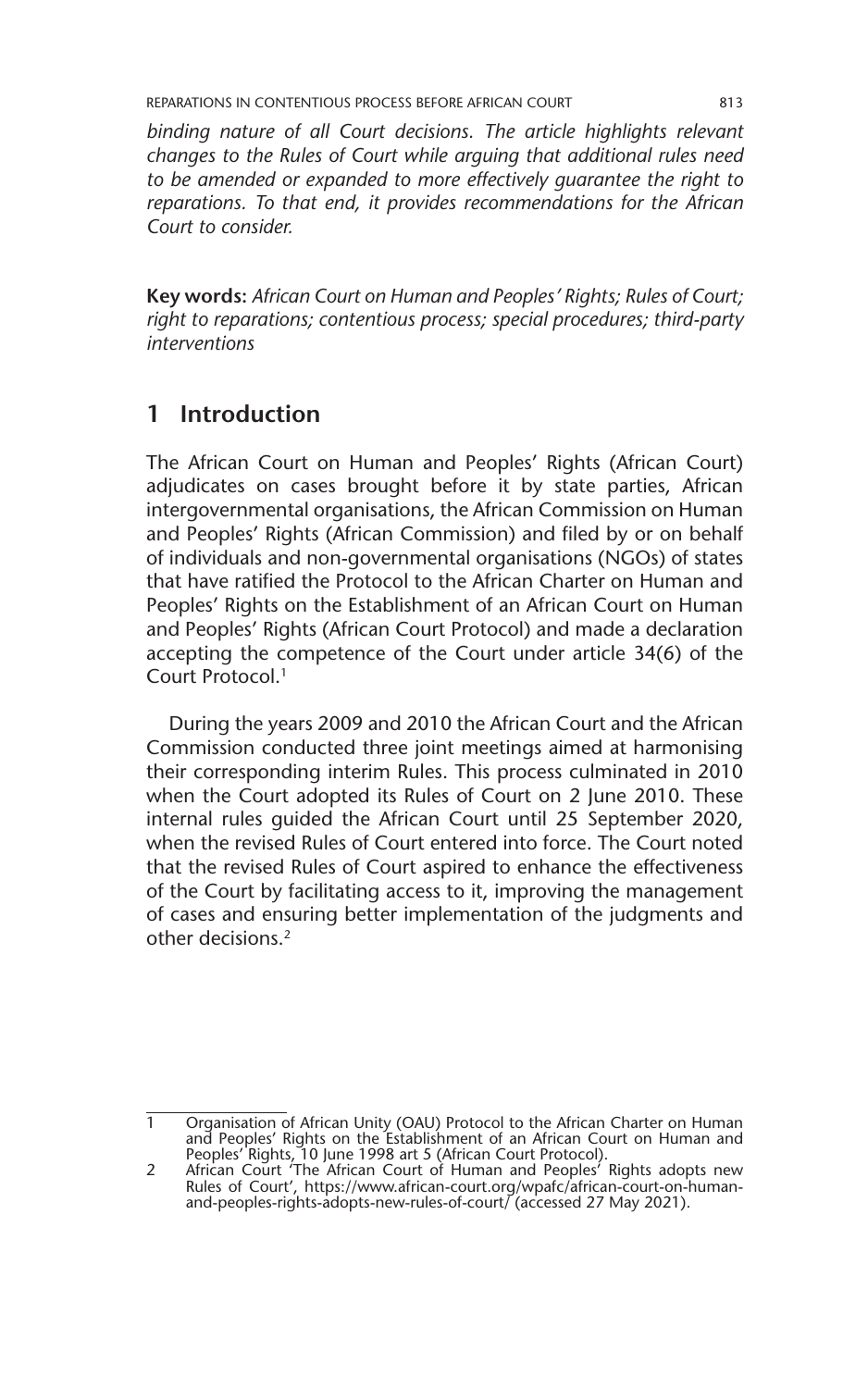### **2 Normative framework of right to reparations in the African Court on Human and Peoples' Rights**

Adopted in 1981, the African Charter on Human and Peoples' Rights (African Charter) expressly refers to the right to reparations in article 21(2), which reads: 'In case of spoliation the dispossessed people shall have the right to the lawful recovery of its property as well as to an adequate compensation.' Even if this provision only refers to limited forms of reparation, the case law of the African Commission and the African Court has further developed the content and extent of the right to reparations.<sup>3</sup> According to article  $27(1)$  of the African Court Protocol, the African Court has an express mandate to award reparation: 'If the Court finds that there has been a violation of a human or peoples' right, it shall make appropriate orders to remedy the violation, including the payment of fair compensation or reparation.'

Article 27(1) of the Court Protocol, therefore, grants the African Court a great degree of discretion that can be used to achieve a holistic approach to the right to reparations. This provision may be interpreted as an unequivocal and explicit mandate to order reparations when states are found to have violated a right enshrined in the African Charter. Moreover, articles 60 and 61 of the African Charter and revised Rule 29(1)(a) of the Rules of Court provide that the African Commission and African Court draw inspiration and take into consideration African instruments and practices, instruments of international law to which the parties to the Charter are members, as well as legal precedents and doctrine. This means that the African Commission and African Court may expand the concept of reparations in view of the provisions contained in articles 9(5) and 14(6) of the International Covenant on Civil and Political Rights (ICCPR); article 14 of the Convention against Torture and other Forms of Cruel, Inhuman or Degrading Treatment or Punishment (CAT); articles 16(4) and (5) of the Indigenous and Tribal Peoples Convention; article 19 of the Declaration on the Protection of all Persons from Enforced Disappearance; Principle 12 of the Declaration

<sup>3</sup> See, eg, *Social and Economic Rights Action Centre (SERAC) & Another v Nigeria* (2001) AHRLR 60 (ACHPR 2001) where the Commission urged the respondent state to conduct an investigation, prosecute those responsible and ensure adequate compensation to the victim, but it also appealed to the government to undertake a comprehensive clean-up of lands and rivers damaged by oil operations and to provide information on health and environmental risks to<br>the affected community. See also Application 13/2011 *Norbert Zongo & Others*<br>*v Burkina Faso* AfCHPR (5 June 2015) para 60, where the Court affirm under international law, reparations may take several forms and used art 34 of the ILC Draft Articles and the jurisprudence of the UN Committee against Torture to exemplify these.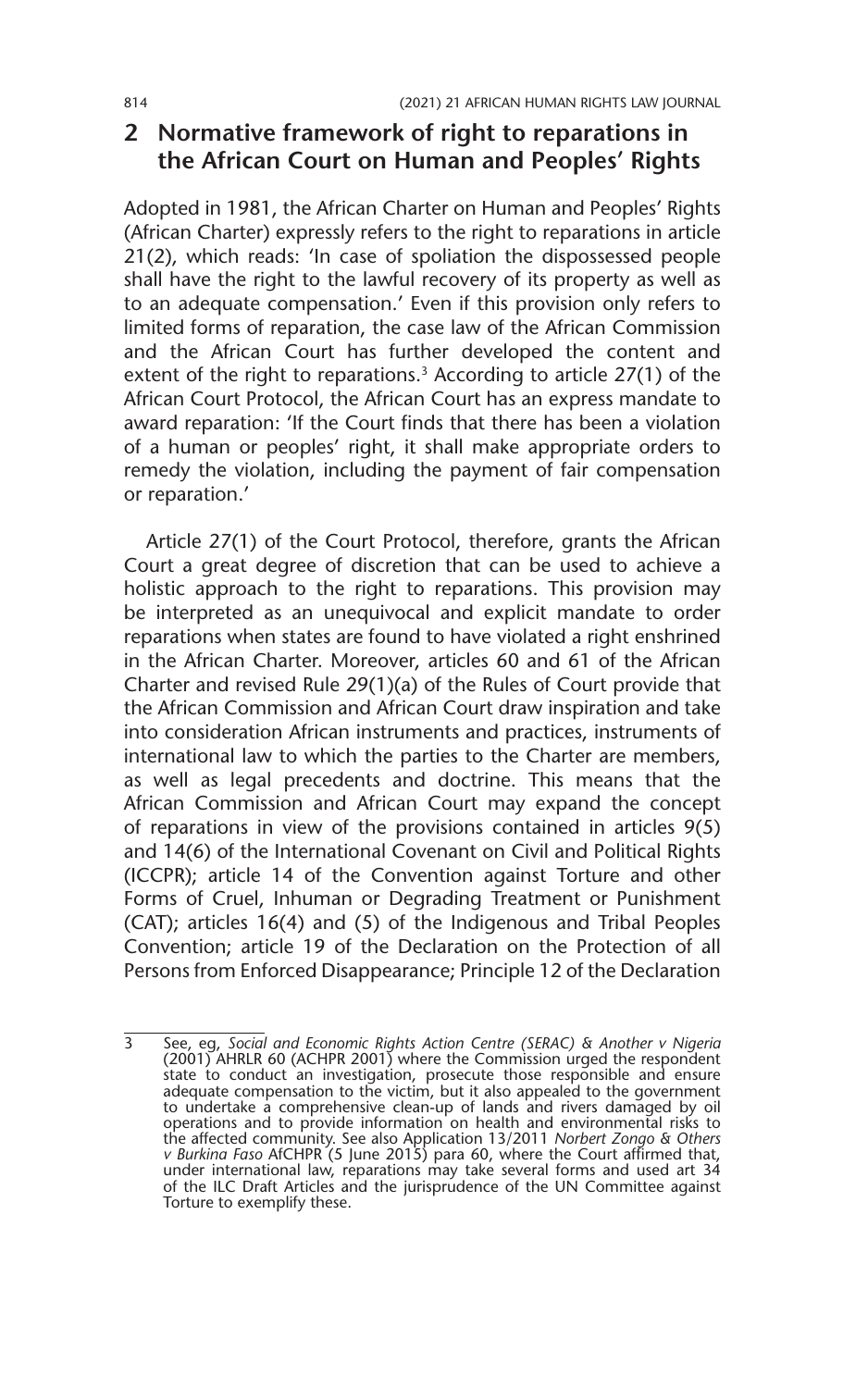of Basic Principles of Justice for Victims of Crime and Abuse of Power; article 9(2) of the Declaration on the Right and Responsibility of Individuals, Groups and Organs of Society to Promote and Protect Universally Recognised Human Rights and Fundamental Freedoms; article 68 of the Third Geneva Convention; and article 91 of the First Additional Protocol to the Geneva Conventions, among others.

In addition, the African Commission and the African Court have developed the right to reparations through decisions and judgments. In the case of *Reverend Christopher R Mtikila v Tanzania* the African Court referred to the jurisprudence of the African Commission to affirm that a state that has violated the rights enshrined in the African Charter should 'take measures to ensure that the victims of human rights abuses are given effective remedies, including restitution and compensation'.4 This view was later upheld in *Beneficiaries of the Late Norbert Zongo & Others v Burkina Faso* where the Court affirmed that, under international law, reparations may take several forms and used article 34 of the ILC Draft Articles<sup>5</sup> and the jurisprudence of the UN Committee against Torture to exemplify them.6 In the *Norbert*  Zongo case<sup>7</sup> the African Court also recognised the concept of 'full reparations commensurate with the prejudice suffered': 'Reparation consists of measures tending to eliminate the effects of the violations that have been committed.'

### **2.1 Right to reparations in the Rules of Court**

The process by which reparations may be awarded by the African Court is outlined in its Rules of Court. The revised Rule 40(4) relates to article 27(1) of the African Court Protocol asserting that an applicant who wishes to receive reparations should include such request in the original application. The revised Rule 40(4) substituted former Rule 34(5) with two noticeable amendments. The first is that the revised

<sup>4</sup> Consolidated Applications 9/2011 and 11/2011, *Reverend Christopher R Mtikila v United Republic of Tanzania* AfCHPR (14 June 2013), quoting *Sudan Human Rights Organisation & Another v Sudan* (2009) AHRLR 153 (ACHPR 2009) para  $229(d)$ .

<sup>5</sup> Art 34 of the ILC Draft Articles reads: 'Full reparation for the injury caused by the international wrongful act shall take the form of restitution, compensation and satisfaction, either singly or in combination, in accordance with the provisions of this chapter.'

<sup>6</sup> Communication 212/2002, *Kepra Urra Guridi v Spain* CAT (17 May 2005) para 6(8); and Communication 269/2005, *Ali Ben Salem v Tunisia* CAT (7 November

<sup>2007)</sup> para 16(8). 7 Application 13/2011, *The Beneficiaries of the Late Norbert – Zongo Abdoulaye Nikiema alias Ablasse, Ernest Zongo and Blaise Ilboudo v Burkina Faso* AfCHPR 5 June 2015) para 60, quoting *Goiburú & Others v Paraguay* IACHR (22 September 2006) Series C 153 para 143. This concept has been reaffirmed in the *Fact Sheet on Filing Reparation Claims* developed by the African Court in 2019.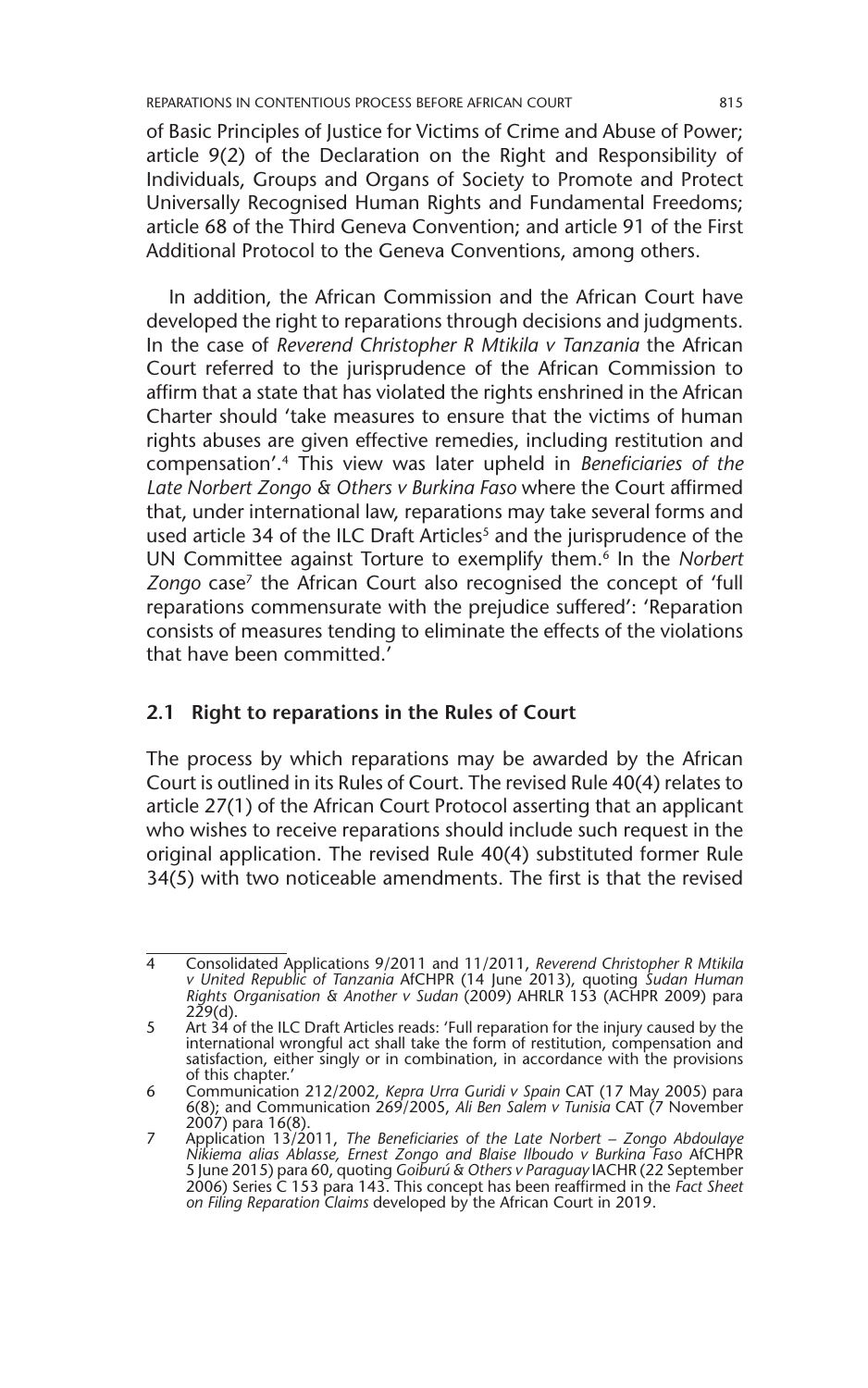Rule does away with the provision that compelled applicants to determine the amount of the reparation together with the application. This change is relevant as it does not forbid applicants from stating a pecuniary amount in the form of compensation for the alleged human rights violations endured but seems to provide applicants with the latitude to subscribe to the diversity of forms of reparation beyond the often over-emphasised right to compensation.<sup>8</sup>

The second relevant change is that the revised Rule 40(4) additionally states that 'the supporting documents and evidence relating to the claim for reparations must be submitted *together with the application* or within a time limit set by the Court'. The explicit inclusion of this provision seems to respond to a situation endured by the Court where it received applications in which applicants had not duly substantiated specific claims for reparations, which forced the Court to delay a decision on reparations.<sup>9</sup>

#### **2.2 Content of an application in contentious cases**

One of the most noticeable amendments to the Rules of Court is the inclusion of Rule 41, which outlines a detailed list of elements that shall be part of an application. This revised Rule codifies previously scattered information and underlines the need to include relevant details towards ensuring the admissibility of the application. Although the list of elements is extensive, making the complaint procedure arguably more intricate, the Registrar avails an application form to all potential applicants wherein the contents of the application are delineated. 10 However, the substantiation of all these elements in the order laid out by the Court may jeopardise the access of applicants who may not have access to legal representation, be currently imprisoned or where the nature of the case may not allow the applicant to include one of the elements. Fortunately, Rule 41(9)(c) allows the Court to accept applications that may present procedural defects. In this regard, the jurisprudence of the Court to date has not struck out any application due to procedural defects. In the case of *Lohé Issa Konaté v Burkina Faso* the Court made an exception to the rule of exhaustion of local remedies as the national legal system

<sup>8</sup> In this regard, see the historical separate decision of AA Cançado Trindade J where he reflects on the inhuman interpretation that reduces reparations as measures aimed at simply addressing material and moral damages. *Case of the 'Street Children' (Villagrán-Morales et al) v Guatemala* IACHR (26 May 2001) Series C 77.

<sup>9</sup> See, eg, Application 4/2013 *Lohé Issa Konaté v Burkina Faso* AfCHPR (3 June 2016) para 42; and *Mtikila* (n 4) para 30 (my emphasis).

<sup>10</sup> African Court 'Application Form – Revised October 2020', https://www.africancourt.org/wpafc/forms-for-parties-2/ (accessed 28 May 2021).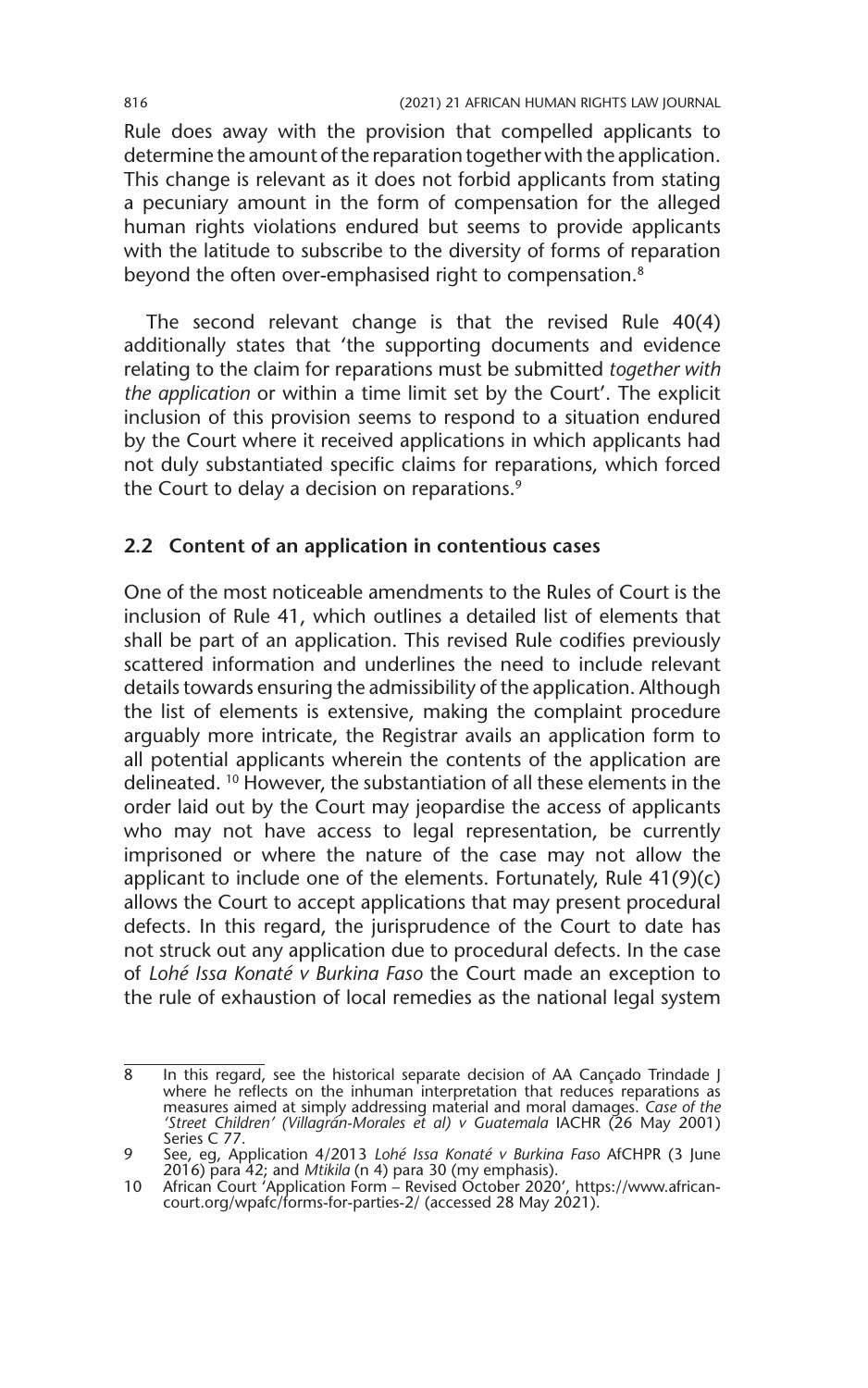did not permit a constitutional review in the instant case.<sup>11</sup> Similarly, in *Beneficiaries of the Late Norbert Zongo & Others v Burkina Faso* the Court also applied an exception to the rule of exhaustion after the applicant proved that that domestic remedies had been unduly prolonged and, therefore, there was no obligation to exhaust further remedies.12

### **3 The two procedures to issue a judgment on reparations**

Once the African Court has determined its jurisdiction on the matter (Rules 29 and 49), the conditions for admissibility of the application (Rule 50) and any preliminary objections have been raised by parties (Rule 60) following the time limits set by the Court (Rule 44), the Court will proceed to set the date for the hearing (Rule 53). Following the outcome of the hearing, the Court may decide to issue a judgment on the merits and reparations or, if the circumstance so require, issue a separate decision dedicated to reparations (Rule 69). The revised Rule 69(3) merged and clarified the previous seemingly confusing Rules 61 and 63 which dealt with judgments, in general, and judgments on reparations, respectively. Accordingly, the Court may decide on the reparations in two different procedural moments.

### **3.1 Judgment on the merits and reparations**

The African Court may include orders on reparations in the judgment on the merits. This option nevertheless is contingent upon the fulfilment by the applicant of the conditions set forth in Rule 40(4) which comprises the inclusion of sufficient evidence and the justification of the causal link between the violation that occurred, and the damage suffered. In this regard, the Court stated in *Mtikila*  that it does not suffice to show that the respondent state has violated one of the rights enshrined in the African Charter, as applicants are expected to prove the damages suffered.<sup>13</sup> In order to further justify the need to establish a causal link between the violation and the harm suffered, the Court has referred to the jurisprudence of the Inter-American Court of Human Rights and the European Court of

<sup>11</sup> Application 4/2013, *Lohé Issa Konaté v Burkina Faso.* AfCHPR (5 December 2014) paras 110-114.

<sup>12</sup> Application 13/2011, *The Beneficiaries of the Late Norbert – Zongo Abdoulaye Nikiema alias Ablasse, Ernest Zongo and Blaise Ilboudo v Burkina Faso* AfCHPR (24 June 2014) paras 72-106.

<sup>13</sup> *Mtikila* (n 4) para 31; *Lohé Issa Konaté v Burkina Faso* (n 9) paras 46 & 47.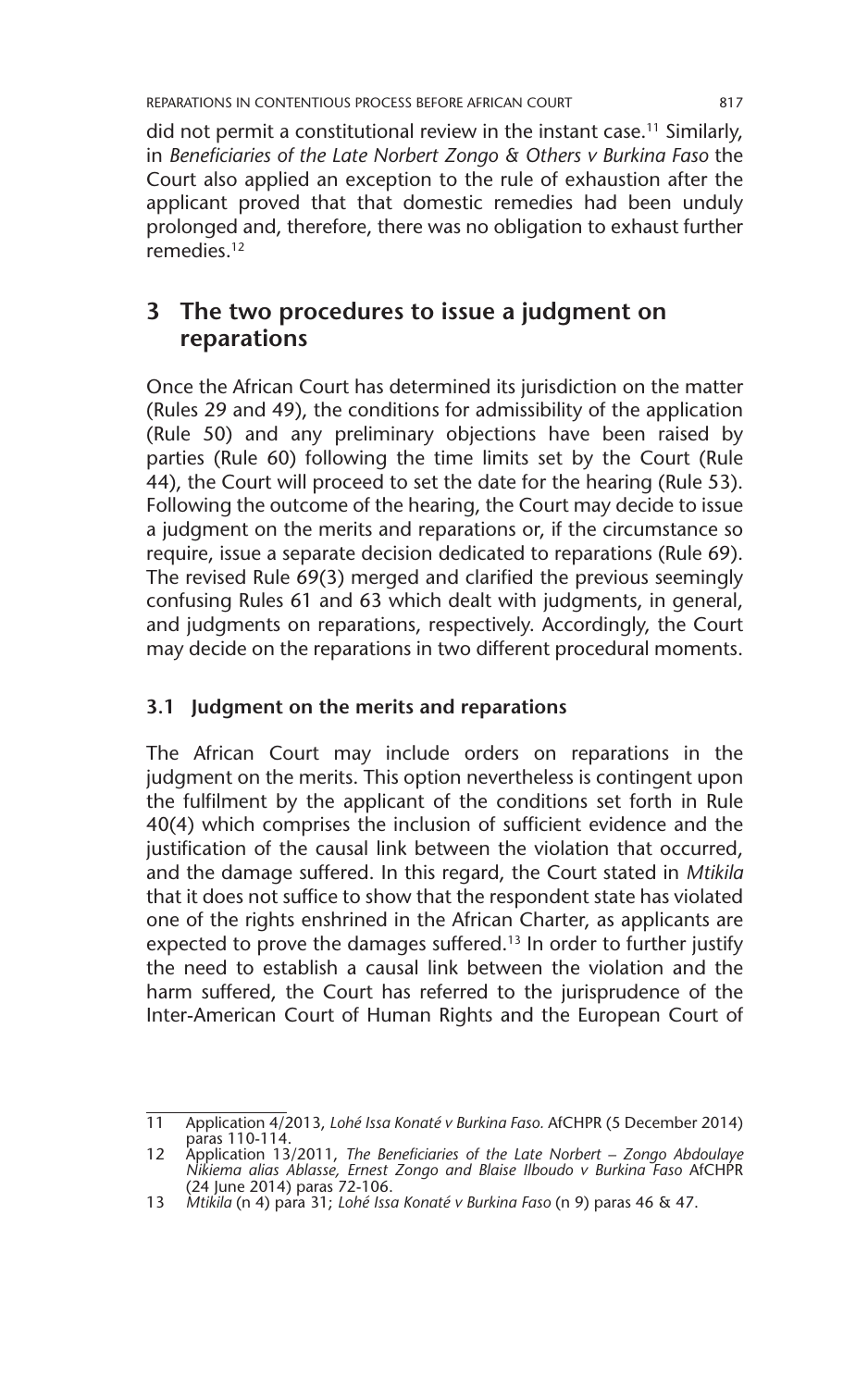Human Rights.<sup>14</sup> With the exception made on moral damages,<sup>15</sup> the causal link generally is never assumed and the burden of proof is on the applicant, who is forced to submit any relevant documents to support the claims of damages and, where possible, assess the consequent pecuniary amount resulting from the wrongful act.

### **3.2 Separate judgment on reparations**

The revised Rule 69(3) foresees the possibility to issue a judgment on reparations in a decision separate from that on the merits. This power allows the African Court to defer a decision on reparations in circumstances where the applicant's prayers on reparations are formally incomplete. Nevertheless, such situations do not impede the Court to order certain reparations that were properly substantiated while leaving the rest for a specific ruling on reparations. This position was demonstrated by the Court in *Onyachi and Njoka v United Republic of Tanzania* where the Court decided to deal with 'certain forms of reparation in this judgment, and rule on other forms of reparation at a later stage of the proceedings'.16 Additionally, the Court may choose to defer the decision on other forms of reparation such as in *Christopher Jonas v United Republic of Tanzania*, where the Court noted that since none of the parties made any specific prayer regarding other forms of reparation, it decided to make a separate ruling on the matter at a later stage.<sup>17</sup>

While there may be different reasons behind the applicant's failure to include a request for reparations, the stand-alone position of former Rule 63, explicitly dedicated to describing the judgment on reparations, may have led to confusion. Applicants and their representatives could have interpreted that the submission of documentation and evidence to justify claims on reparations was only necessary if the Court found that the respondent state had incurred in a violation of one the rights enshrined in the African Charter. Therefore, the codification of the contents of judgments under the revised Rule 69 is a positive step as it explicitly clarifies that the African Court's deliberation on reparations can occur together with the judgment on merits while leaving enough latitude to rule on reparations when the circumstances so require. When read together

<sup>14</sup> *Norbert Zongo and Others v Burkina Faso* (n 7) para 82.

<sup>15</sup> *Zongo* (n 7) para 55. 16 Application 3/2015, *Kennedy Owino Onyachi and Charles John Mwanini Njoka v United Republic of Tanzania* AfCHPR (28 September 2017) para 165.

<sup>17</sup> Application 11/2015, *Christopher Jonas v United Republic of Tanzania* AfCHPR (28 September 2017) para 97.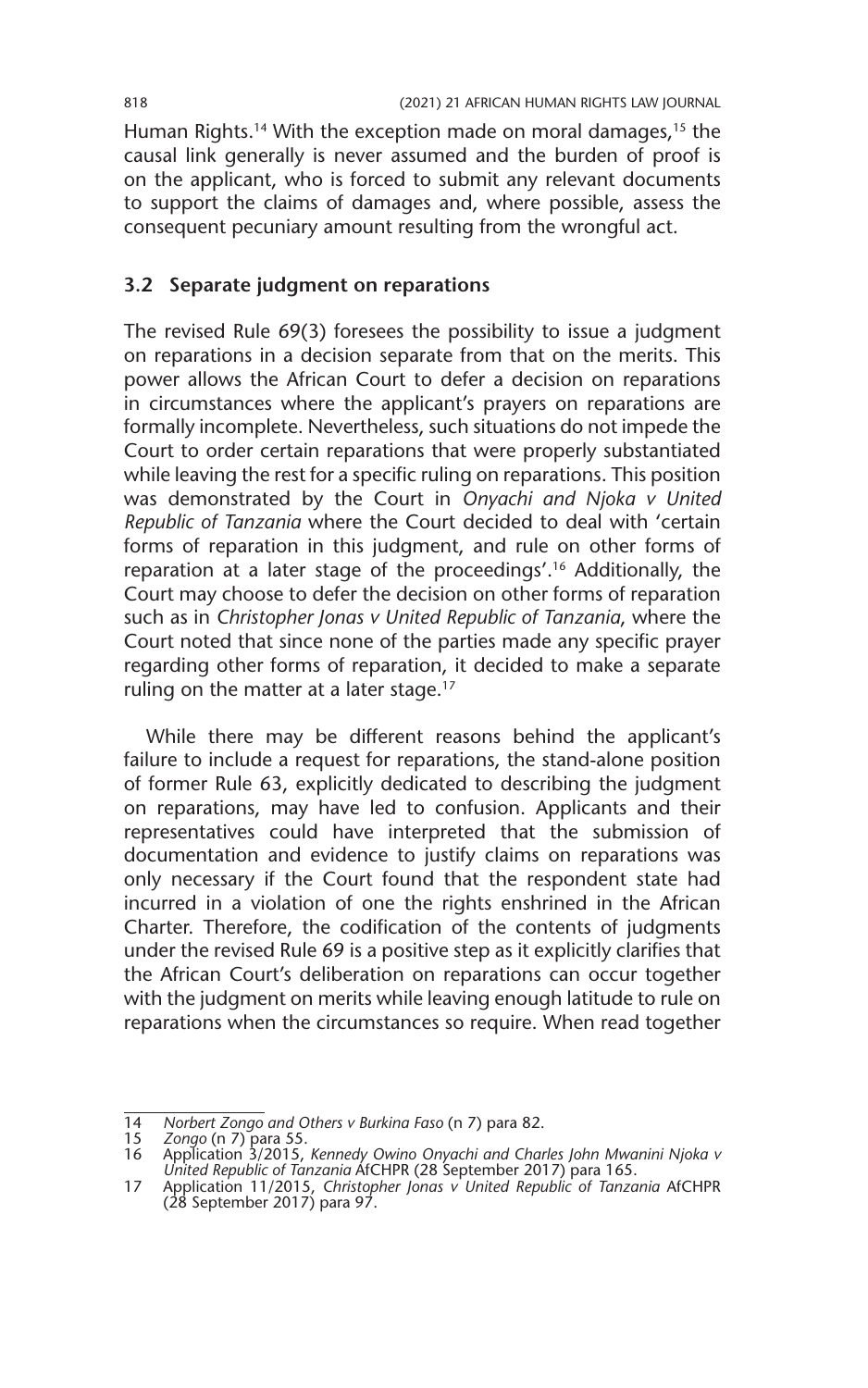with Rule 40(4), Rule 69 supports the Court's desire to elude deferrals in the determination of reparations.

#### **3.3 Role of the Court in granting reparations**

Whereas the revised Rules of Court are categorical in compelling applicants to submit their claims for reparation together with the application under Rule 40(4), the Court remains cautious and foresees a possibility to issue a separate decision to rule on reparations under Rule 69(3). The choice to maintain such a possibility ensures that the Court can effectively assess the applicant's needs while granting them the possibility to raise prayers on different forms of reparation that were not originally submitted. Further, this procedure prevents situations where the Court could develop a ruling on reparations without the certitude that such measures would be effective and commensurate with the prejudice suffered.

However, the African Court at times seems to have taken a conservative stance insisting that it will not consider measures of reparation for the violation of a particular right enshrined in the African Charter if the applicant fails to do so in their brief on reparations.<sup>18</sup> This reserved position may trump the Court's jurisdictional mandate to interpret and apply the African Charter established under Rule 29(1)(a). The Court ought to not only interpret the provisions of the African Charter in accordance with the claims raised by the applicant but should assess whether the facts and evidence made available by the parties could amount to additional or alternative violations of the African Charter. As the supreme interpreter of the Charter, the Court cannot be limited by the claims laid down by the applicant and should be able and willing to recognise and address violations of rights that were not explicitly mentioned by the applicant. In fact, this interpretative power has allowed the African Commission and the African Court to develop their jurisprudence around the automatic violation of article 1 whenever a violation of any provision of the Charter is found.19

The chief goal of the African Court is to safeguard the provisions of African Charter by rendering decisions, including judgments on the merits and reparations, which are necessary to meet the ends of justice.<sup>20</sup> Subsequently, the Court cannot be limited by the applicant's prayers for reparative measures and should be able and

<sup>18</sup> *Zongo* (n 7) para 2.

<sup>19</sup> See, eg, *Jawara v The Gambia* (2000) AHRLR 107 (ACHPR 2000) para 46; *Zongo*  (n 7) para 199.

<sup>20</sup> See Rule 90 of the revised Rules of Court.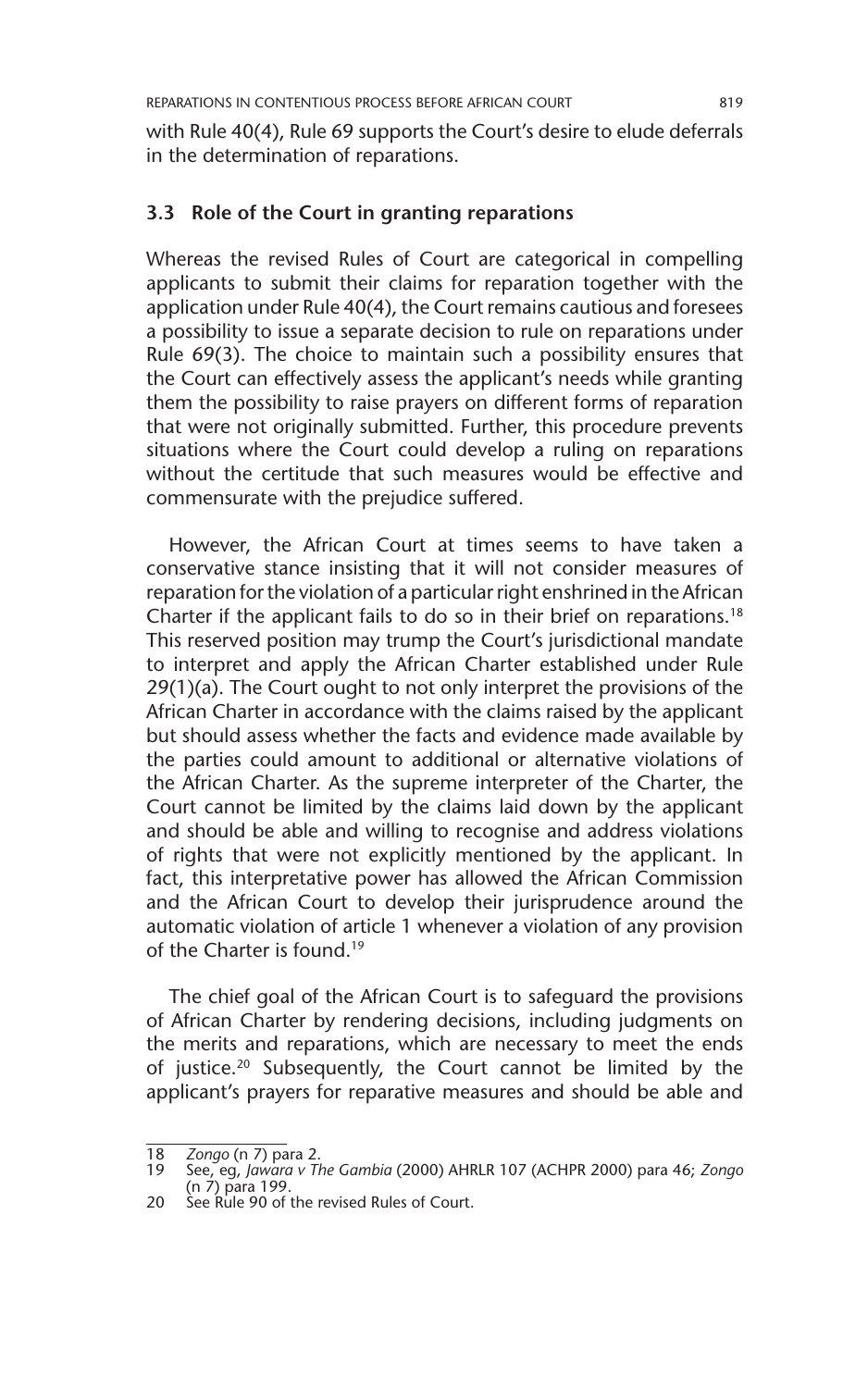willing to grant certain reparations to best achieve the principle of 'full reparations, commensurate with the prejudice suffered'.<sup>21</sup> The Court has taken measures to encourage applicants to make specific submissions on reparations in line with international standards as spelt out in the Court's jurisprudence, the UN Basic Principles and Guidelines on the Right to a Remedy and Reparation and in any other relevant instruments adopted by the African Court. To that end, the development of the Fact Sheet on Filing Reparation Claims in 2019 marked an important initiative to guide applicants in forwarding a complete brief on reparations stating all the specific reparations requested from the Court, including the evidence and the causal link between the violation and the harm suffered.22

Considering the practice of the African Court of granting 30 days to the applicants to submit their request on reparations and 30 days for the respondent state to reply to it, $23$  it would be advisable for the Court to set the date for the hearing on reparations three months from the date on which the judgment on the merits is delivered. Should this judgment be publicised during one of the ordinary sessions of the Court, there should be enough time for the parties to submit their views on reparations and hold the hearing during the next ordinary session. This could be both a measure to ensure the promptness of the reparative measures as well as deterring the parties from requesting unnecessary extensions that would further delay the implementation of the reparations. This suggestion might find an exception in cases of collective victimhood where a needs assessment is essential for the Court to issue adequate and effective reparations. In these cases it would be advisable for the Court to take advantage of Rule 55(3) of the Rules of Court and to conduct informal hearings, visiting the affected communities or requesting that a fact-finding investigation be conducted by the African Commission under Rule 36(4).

Making use of these mechanisms may be a way of enhancing victim participation in the process and ensuring that victims' needs are duly considered in view of a decision on reparations. This suggested victim-oriented approach to reparations is in line with the African Commission's Principles and Guidelines on the Right to a Fair

<sup>21</sup> *Zongo* (n 7) para 60. In this regard, see also *The Rochela Massacre v Colombia*  IACHR (11 May 2007) Series C 163 para 286.

<sup>22</sup> African Court 'Fact Sheet on Filing Reparation Claims', https://www.africancourt.org/en/images/Basic%20Documents/Reparations\_Fact\_Sheet-FINAL\_25\_ Nov\_2019.pdf (accessed 27 May 2021). 23 See Application 5/2013 *Alex Thomas v United Republic of Tanzania* AfCHPR

<sup>(20</sup> November 2015) para 159; Application 7/2013 *Mohamed Abubakari v United Republic of Tanzania* AfCHPR (3 June 2016) para 242; *Christopher Jonas*  (n 17) para 100.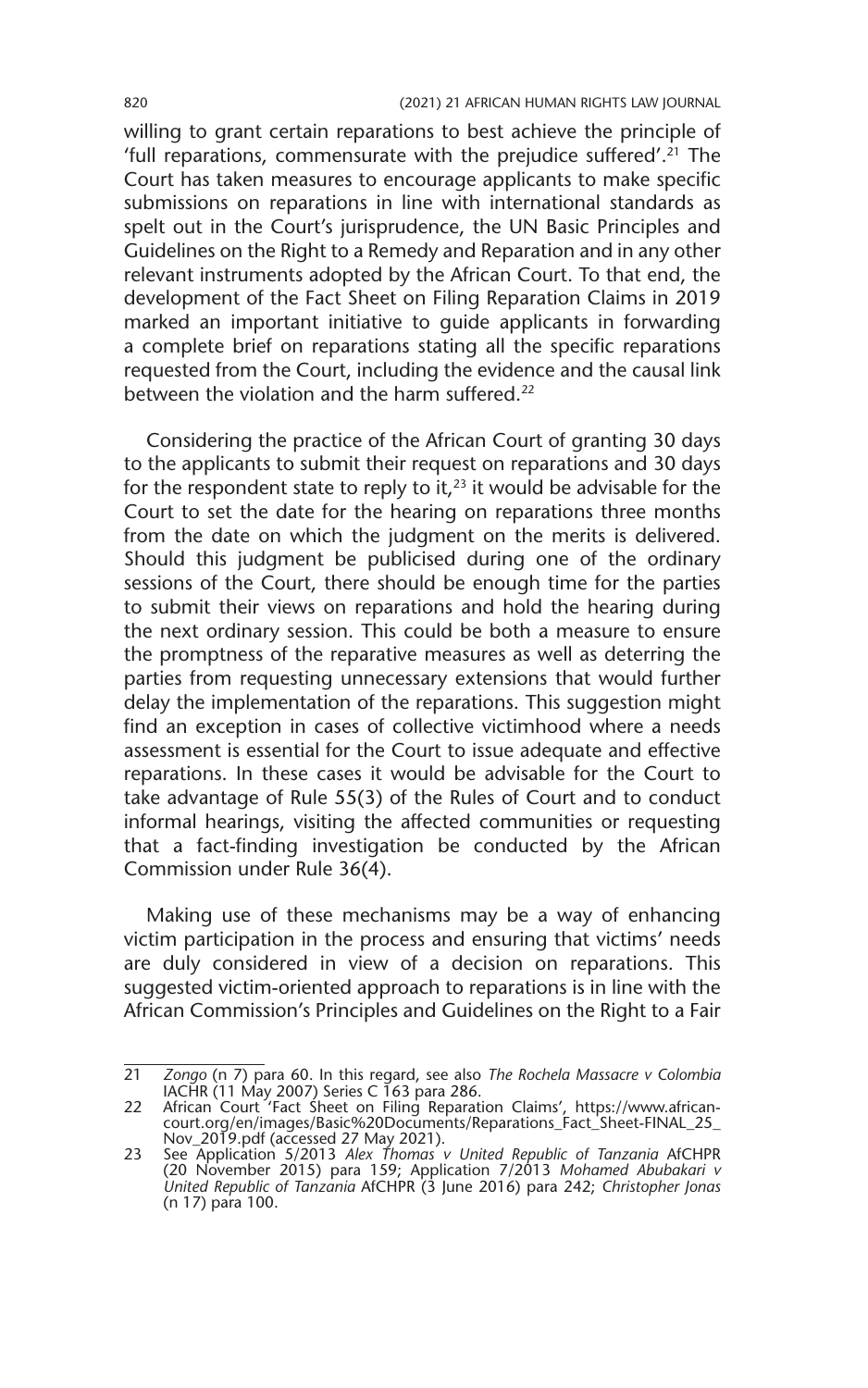Trial and Legal Assistance in Africa, which provides several principles that ensure a victim-sensitive approach when affording reparations, including that victims should be treated with compassion and respect for their dignity and have access to prompt redress.<sup>24</sup> Regardless of the procedural moment where the Court decides to issue reparative orders, it is critical to be as clear as possible and leave little room for the respondent state to make biased interpretations of the judgment that may contravene the principles of prompt and effective reparations to victims.

Lastly, it is worth noting that the revised Rule 41(1), which describes the elements that shall be contained in any application, is silent regarding claims on reparations. This omission is partially solved in the actual application form provided by the office of the registrar which includes a section dedicated to the prayers to the Court, encompassing a link to the Fact Sheet on Filing Reparation Claims. However, the efforts of the Court to encourage applicants to submit their request for reparations together with the main application would be better met if these become a visible element in one of the most consulted Rules of Court.25

### **4 Specific procedures and the right to reparations**

Chapter IV of the Rules of Court contains several specific procedures. Among these are provisional measures, amicable settlements and the new pilot-judgment procedure that may have an indirect impact on reparations. This section analyses the relevant novelties of specific procedures, compares them with the counterparts in the European and the Inter-American systems and makes suggestions as to how the African Court may interpreted and apply these.

### **4.1 Provisional measures**

According to article 27(2) of the African Court Protocol, in 'cases of extreme gravity and urgency, and when necessary to avoid irreparable harm to persons, the Court shall adopt such provisional measures as it deems necessary'. Provisional measures thus have a clear intent to prevent the continuation of human rights violations until a judgment is delivered. Consequently, the lack of determination of a provisional

<sup>24</sup> ACHPR 'Principles and Guidelines on the Right to a Fair Trial and Legal Assistance in Africa' adopted at the AU Heads of State and Government Summit in Maputo, https://www.achpr.org/legalinstruments/detail?id=38 Mozambique 20,<br>(accessed 29 May 2021).

<sup>25</sup> See African Court (n 10).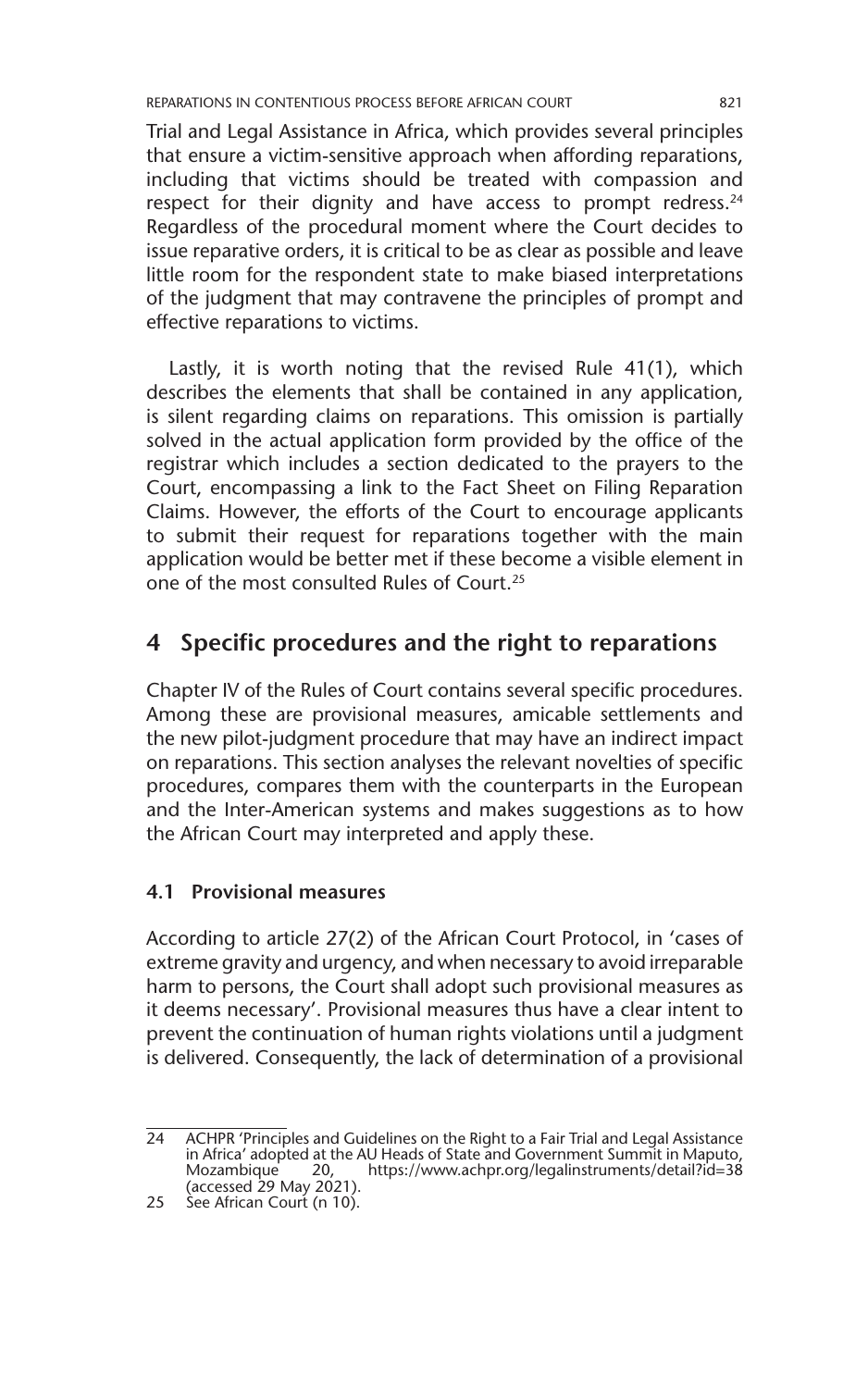measure may cause irreparable harm to the applicant. In turn, the adoption of effective and prompt provisional measures may influence the ruling on reparations. For instance, in cases where the applicant is about to be judicially executed, the adoption of a provisional measure for the state to refrain from executing the applicant will have an impact on the scope and forms of reparation that the Court may determine if it finds that the respondent state is responsible for violating one or more of the rights enshrined in the African Charter.

Provisional measures, previously known as interim measures, are described under the revised Rule 59 which substituted Rule 51. There are two relevant additions to Rule 59. The first is that sub-rule (1) indirectly reiterates that provisional measures are limited in time by the determination of the main application. The second addition, subrule (6), explicitly determines that orders for provisional measures are binding on the parties affected.<sup>26</sup>

Matters that have been considered urgent and grave by the African Court were primarily situations of execution of the death penalty such as in *Dexter Eddie Johnson v Republic of Ghana*, *Mulokozi Anatory v United Republic of Tanzania* and in *Oscar Josiah v United Republic of Tanzania*. 27 Other matters that have been considered referred to the applicant's right to health under detention in *Lohé*  Issa Konaté v Burkina Faso;<sup>28</sup> the applicant's right to have access to his lawyer and communicate with his family while under detention in *Léon Mugesera v Republic of Rwanda*; 29 and in *African Commission on*  Human and Peoples' Rights v Libya;<sup>30</sup> the applicant's rights to property, individually as in *Alfred Agbesi Woyome v Republic of Ghana*31 and collectively as in *African Commission on Human and Peoples' Rights v the Republic of Kenya*, where the Court also took into account the right to economic, social and cultural development;<sup>32</sup> or the threat

<sup>26</sup> The website of the African Court currently offers two different versions of the revised Rules of Court. In one of these Rule 59(6) does not appear. See http:// www.african-court.org/en/images/Basic%20Documents/Rules\_of\_Court\_-\_25\_ September\_2020.pdf against https://www.african-court.org/wpafc/wpcontent/uploads/2021/04/Rules-Final-Revised-adopted-Rules-eng-April-2021. pdf (accessed 30 May 2021).

<sup>27</sup> Application 16/2017, *Dexter Eddie Johnson v Republic of Ghana* AfCHPR (28 September 2017); Application 57/2016, *Mulokozi Anatory v United Republic of Tanzania* AfCHPR (18 November 2016); and Application 53/2016, *Os*c*ar Josiah v United Republic of Tanzania* AfCHPR (18 November 2016).

<sup>28</sup> Application 4/2013, *Lohé Issa Konaté v Burkina Faso* AfCHPR (4 October 2013).

<sup>29</sup> Application 12/2017, *Prof Lèon Mugesera v Republic of Rwanda* AfCHPR (28 September 2017).

<sup>30</sup> Application 2/2013, *African Commission on Human and Peoples' Rights v Libya*  AfCHPR (15 March 2013).

<sup>31</sup> Application 1/2017, *Alfred Agbes Woyome v Republic of Ghana* AfCHPR (24 November 2017).

<sup>32</sup> Application 6/2012, *African Commission on Human and Peoples' Rights v the Republic of Kenya* AfCHPR (15 March 2013).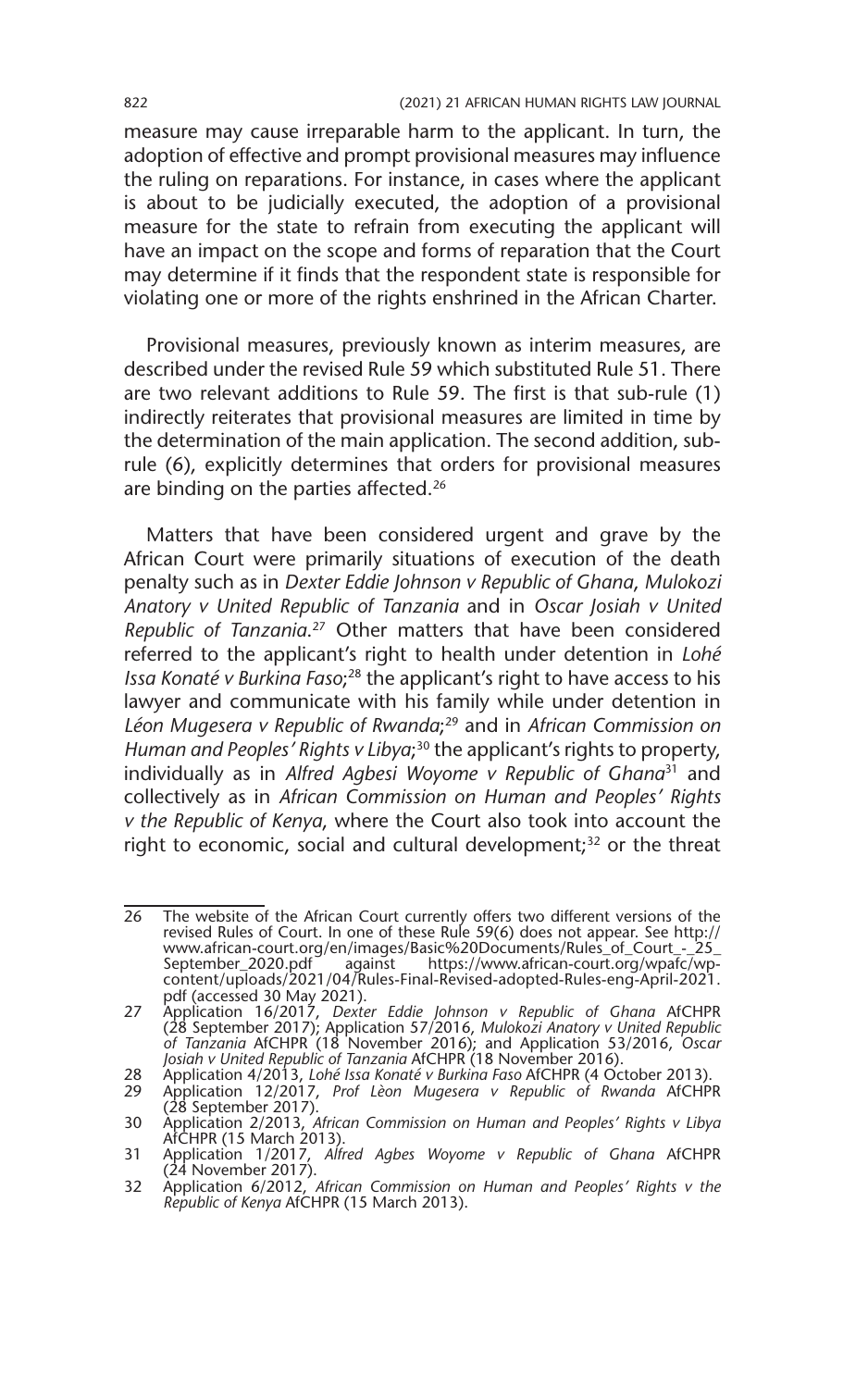to undertake actions that may result in the loss of lives and other physical damages in *African Commission on Human and Peoples' Rights v Great Socialist People's Libyan Arab Jamahiriya*. 33

Under certain circumstances, the African Court might deem it necessary to complement the requested measures with other measures that will prevent immediate and irreversible harm to the applicant. The revised Rule 59(1) states that the Court may do so in the interests of the parties or of justice. In practice, the Court granted provisional measures proprio motu in the case of *African Commission on Human and Peoples' Rights v Great Socialist People's Libyan Arab Jamahiriya*. 34

Most of the cases where the European Court granted interim measures are related to deportation and extradition proceedings. In the case of *Mamatkulov and Askarov v Turkey* the Court referred to the importance of Rule 39 of the Rules of Court as interim measures play a fundamental role in 'avoiding irreversible situations that would prevent the Court from properly examining the application and, where appropriate, securing to the applicant the practical and effective benefit of the Convention rights asserted'.<sup>35</sup> According to the Factsheet on Interim Measures, the length of an interim measure generally covers the whole duration of the proceedings before the Court, but can also be shorter.<sup>36</sup> While these measures are generally directed against respondent states, the European Court invoked Rule 39 in the case of *Ila*ş*cu & Others v Moldova* and Russia to urge one of the applicants to call off his hunger strike.<sup>37</sup> Moreover, the Factsheet on Interim Measures states that the application of Rule 39 may be revoked at any time by a decision of the Court, but fails to indicate whether this is a discretionary power of the Court or it can also be requested by one of the parties involved. Rule 39 of the Rules of Court includes among the parties entitled to submit an interim measure any other person concerned. This provision serves to give the possibility to relatives of the applicant to seek an immediate remedy to an urgent situation. Even though the binding nature of these measures is not clear under Rule 39, the Court has repeatedly

<sup>33</sup> Application 4/2011, *African Commission on Human and Peoples' Rights v State of Lybia* AfCHPR (25 March 2011).

<sup>34</sup> Application 4/2011 (n 33) paras 10-12.

<sup>35</sup> Applications 46827/99 and 46951/99, *Mamatkulov and Askarov v Turkey* ECHR (4 February 2005) para 125.

<sup>36</sup> ECHR 'Factsheet on Interim Measures', http://www.echr.coe.int/Documents/ FS\_Interim\_measures\_ENG.pdf (accessed 29 May 2021). 37 Application 48787/99, *Ilaşcu & Others v Moldova and Russia* ECHR (8 July 2004)

para 11.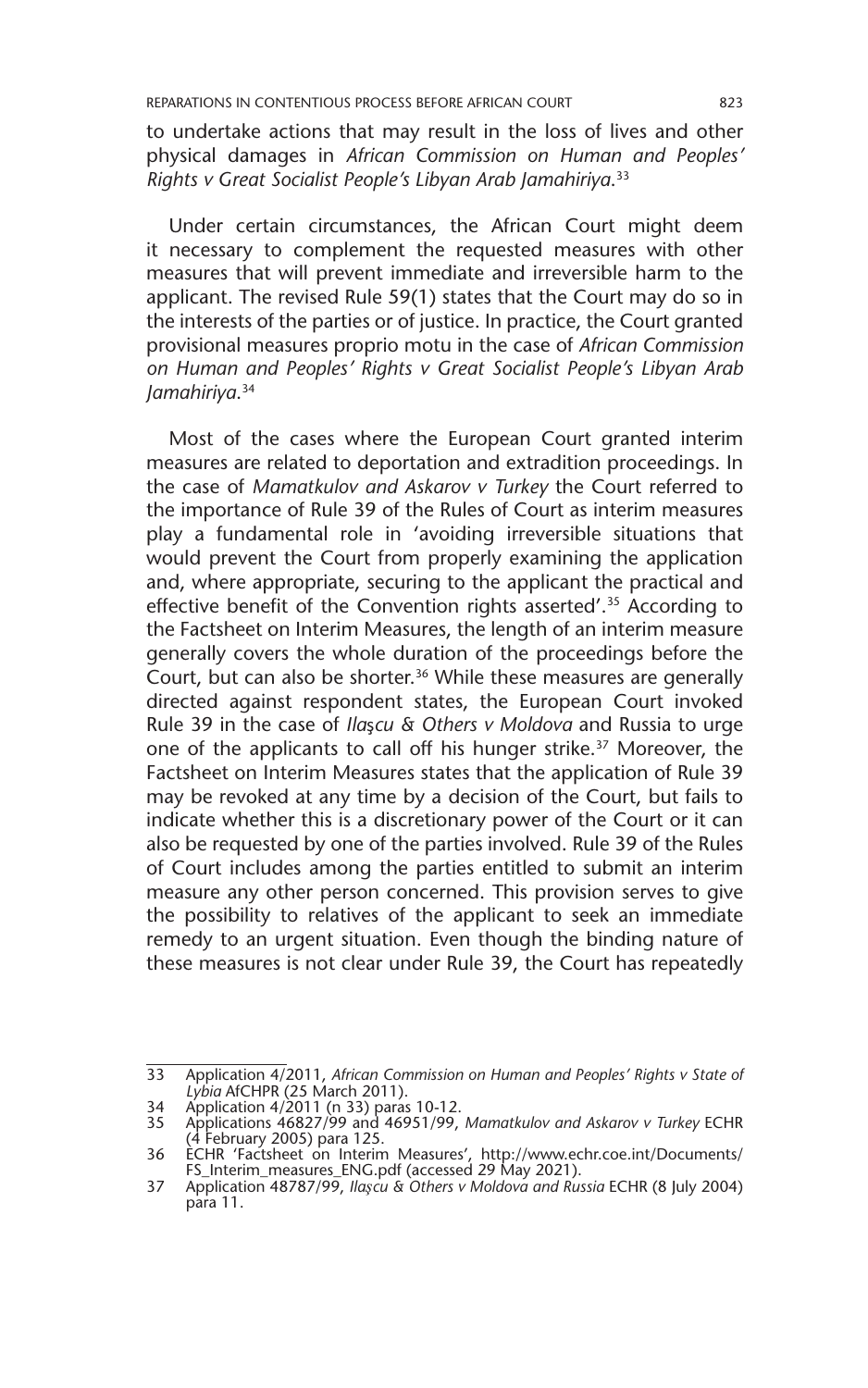insisted on its binding character throughout its case law, especially in conjunction with the right to individual petition.38

The practice of the African Court shows that there is a temporal inconsistency when setting a time limit for respondent states to respond to requests for provisional measures. This uncertainty is particularly severe when related to precarious situations where respondent states are asked to refrain from executing the death penalty on an applicant. Given that there is no specific provision regarding the time limit for responding to requests for provisional measures, the registrar sometimes includes a specific limit. Whereas in the case of *Léon Mugesera v Republic of Rwanda* the registrar requested the respondent state to submit comments on the request for provisional measures within 21 days,<sup>39</sup> in *Dexter Eddie Johnson v Republic of Ghana* the registrar indicated that the respondent state could comment on the request for provisional measures within 15 days if they so wish.40 This inconsistency also occurs with regard to the time given to respondent states to report on the measures taken to comply with a decision on provisional measures. Whereas the Court ordered the respondent state to report on the measures taken to implement its order on provisional measure within 30 days in the case of *Armand Guehi v United Republic of Tanzania*, 41 the Court granted the respondent state 60 days in *Eddie Johnson v Republic of Ghana*. 42 Such inconsistency was noted by four judges who dissented with the majority on the time frame given.<sup>43</sup> This disparity is further highlighted by Rule 100(5) of the Rules of Procedure of the African Commission which states that the respondent state shall respond on the requested provisional measures within 15 days.

Regrettably, the revision of former Rule 37 into the revised Rule 44 on time limits for responding to pleadings does not include a specific time frame to respond to requests for provisional measures. The different time limits set by the registrar of the African Court to respond to the request for provisional measures and the inconsistent time limits set by the Court in ordering respondent states to report on the measures taken call either for the amendment of the Rules of

<sup>38</sup> Application 24668/03, *Olaechea Cahuas v Spain* ECHR (10 August 2006) para 81; and *Mamatkulov and Askarov* (n 35) para 109.

<sup>39</sup> *Mugesera* (n 29) para 11.

<sup>40</sup> *Dexter Eddie Johnson* (n 27) para 6.

<sup>41</sup> Application 1/2015, *Armand Guehi v United Republic of Tanzania* AfCHPR (18 March 2016) para 23; and Application 7/2015, *Ally Rajabu & Others v United Republic of Tanzania* AfCHPR (18 March 2016) para 22.

<sup>42</sup> *Dexter Eddie Johnson* (n 27) para 21.

<sup>43</sup> See the partly dissenting opinions of Niyungeko and Ben Achour JJ in *Dexter Eddie Johnson* (n 27) and joint separate opinion of Chafika and Mukamulisa JJ in the same case.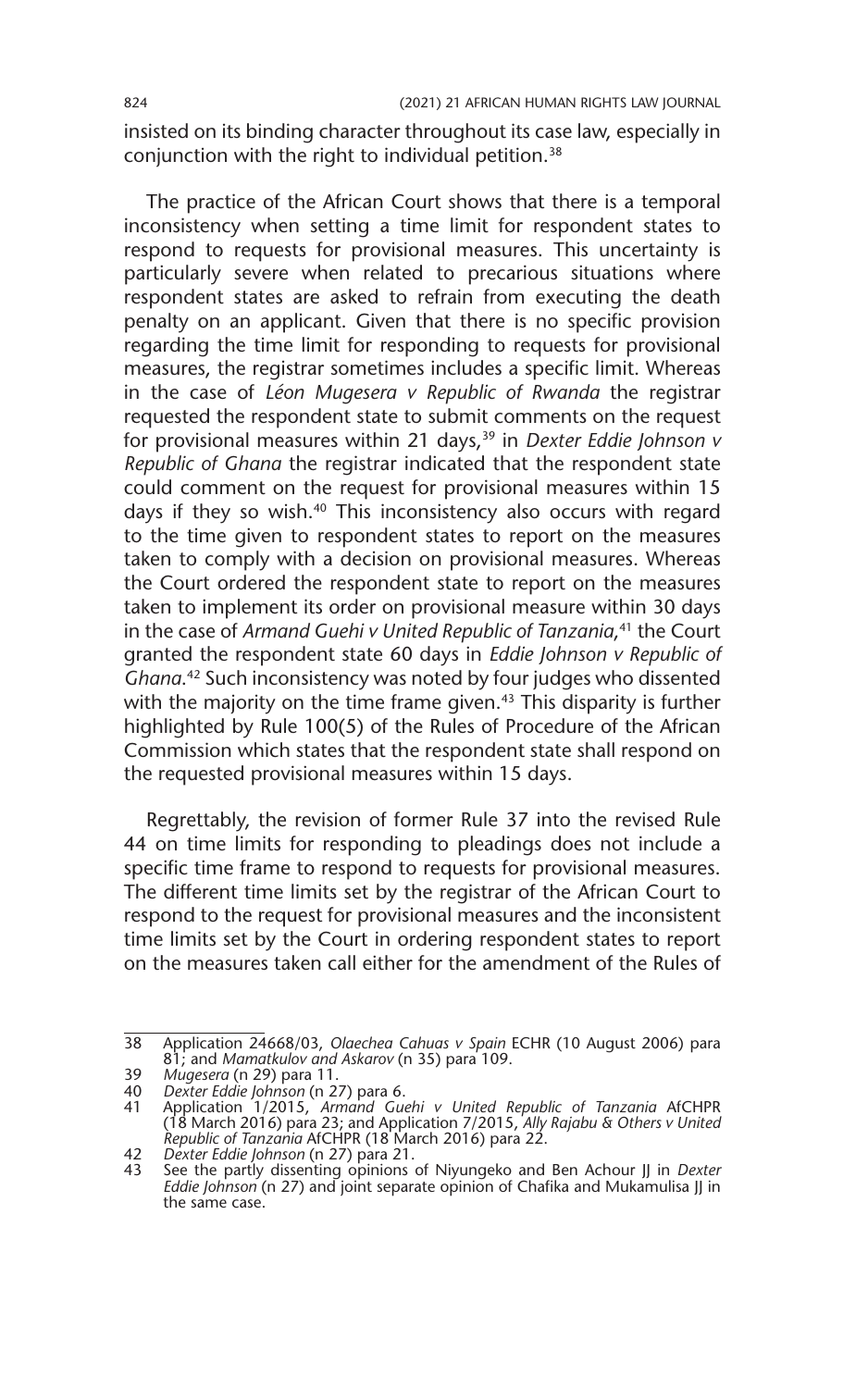Court and the establishment of a unique time limit or, at least, for the development of a public document endorsed by the Court where it is stated that the presiding judge or the judge-rapporteur has a discretionary margin, according to the gravity of the case, to set a time limit for the parties to respond to the request.

Additionally, the African Court should also consider amending the Rules of Court to include the option to evaluate provisional measures in force, either at its own initiative or at the request of a party, with the possibility to maintain, modify or revoke them. While the burden of proof is on the applicant by default, the Court must consider the urgency of the matter and the difficulties in meeting the same standards of proof that are required in other circumstances. This might be particularly pertinent in cases where the applicant is under detention and has limited access to documentary evidence to prepare the submission.

#### **4.2 Amicable settlements**

An amicable settlement is an agreement reached by the parties to a case before the African Court whereby the facts and solutions to be adopted are mutually recognised. Within the solutions available, the parties may decide to include reparative measures to solve their dispute. The process by which this accord may take place can be at the parties' own initiative or under the auspices of the Court, in conformity with article 9 of the Protocol to the African Charter and Rules 29(2)(a) and 64(1) of the Rules of Court. According to the revised Rule 64, the parties to a case may resolve their dispute amicably at any point in time before the Court issues its judgment. Once the agreement is attained, the parties must report it to the Court, which will render a judgment supporting the solution adopted. A judgment based on an amicable settlement by the parties has the same enforceability upon the parties in accordance with article 30 of the Court Protocol and Rule 72, which reaffirms the binding nature of all the African Court's decisions.

However, Rule 64(5) foresees that the Court may 'decide to proceed with a case notwithstanding that an amicable settlement has been reached by the parties'. This is an important and relevant provision grounded in the discretionary powers of the Court that ensures the observation of the principles of preservation of public interest and justice. This provision would allow the Court to refuse an amicable settlement in instances where the violation occurred because of discriminatory laws, or a systemic unjust practice of the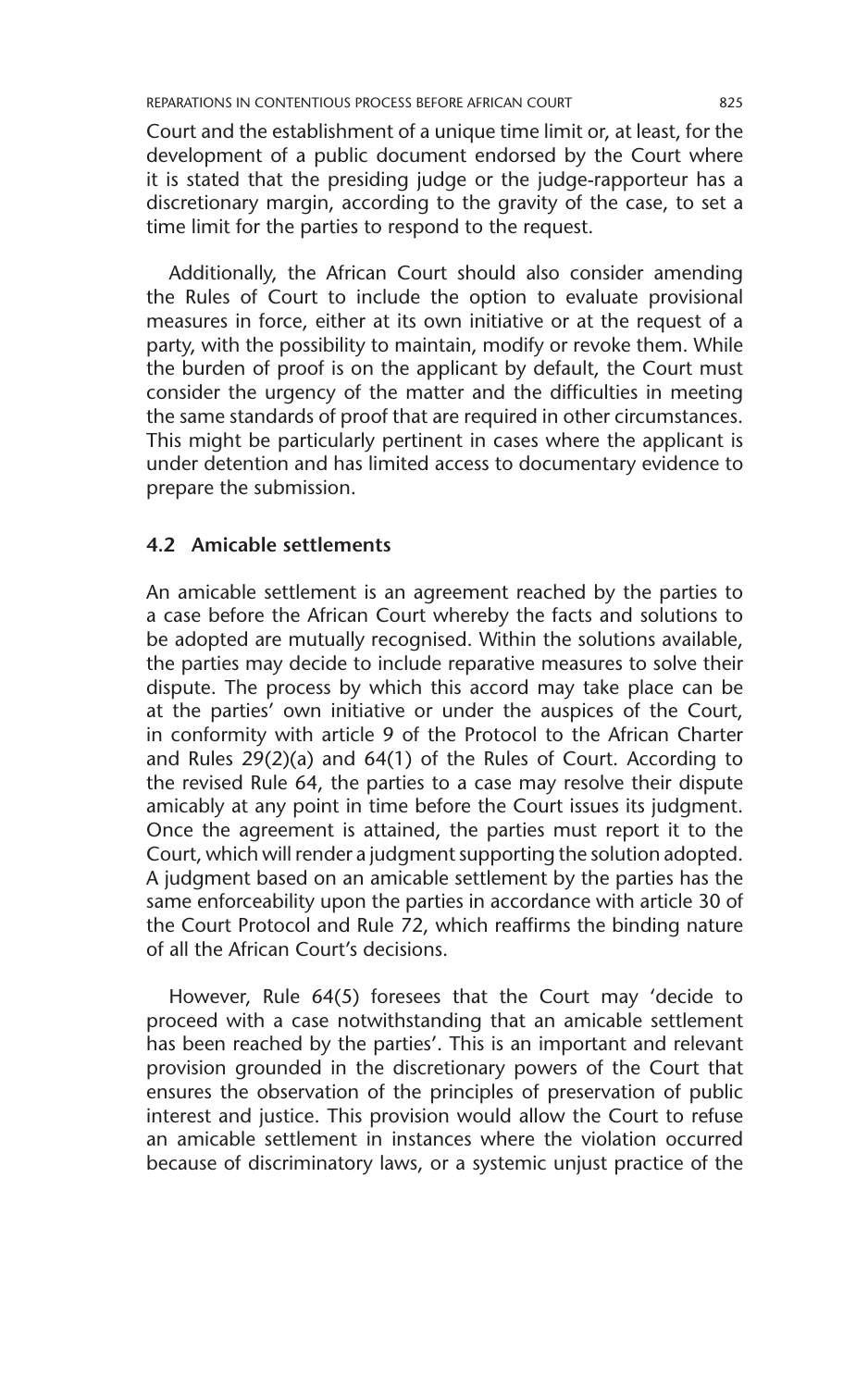respondent state and the solutions contained in the settlement do not include legislative reforms to ensure non-recurrence.

To date, the African Court has not been appraised with any amicable settlement. Nevertheless, the other two institutions in charge of monitoring the compliance of member states with the African Charter and other African human rights instruments have dealt with amicable settlements. In *Government of Malawi v Institute for Human Rights and Development in Africa* the African Committee of Experts on the Rights and Welfare of the Child (African Children's Committee) handled its first amicable settlement. The Committee endorsed an amicable settlement containing reparative measures aimed at ensuring non-recurrence. 44 However, the settlement did not address the effects of the damage suffered by victims. Even if the case dealt with widespread violations that occurred due to national legislation contrary to the African Charter on the Rights and Welfare of the Child (African Children's Charter),<sup>45</sup> the African Children's Committee could have also ordered the state to set up a fund to contribute to children affected by those violations through rehabilitation services and alternative access to education.

In the case of *Open Society Justice Initiative* the parties reached an amicable settlement that was ultimately not complied with by the respondent state. Upon reopening the communication, the African Commission refused the request by the respondent state to grant a second attempt at an amicable settlement and determined that this would only further delay the examination of the communication.<sup>46</sup> In its decision the African Commission went beyond the original amicable settlement and ordered the respondent state to grant the victim's next of kin with various forms of reparation, including compensation for damaged goods, loss of earnings and moral damages.<sup>47</sup>

The European system foresees under article 39 of the European Convention that the Court may place itself 'at the disposal of the parties concerned with a view to securing a friendly settlement', respecting the human rights enshrined in the Convention as well as in its Protocols. The proactive role that the Court has taken since the implementation of Protocol 11 has materialised in the practice

<sup>44</sup> Communication 4/Com/001/2014 *IHRDA on behalf of Malawian Children v* 

*Republic of Malawi* ACERWC (2014). 45 African Charter on the Rights and Welfare of the Child adopted by the Organisation of African Unity on 11 July 1990.

<sup>46</sup> *Open Society Justice Initiative (on behalf of Njawe Noumeni) v Cameroon* (2006) AHRLR 75 (ACHPR 2006 para 123.

<sup>47</sup> *Open Society Justice Initiative* (n 46) para 212.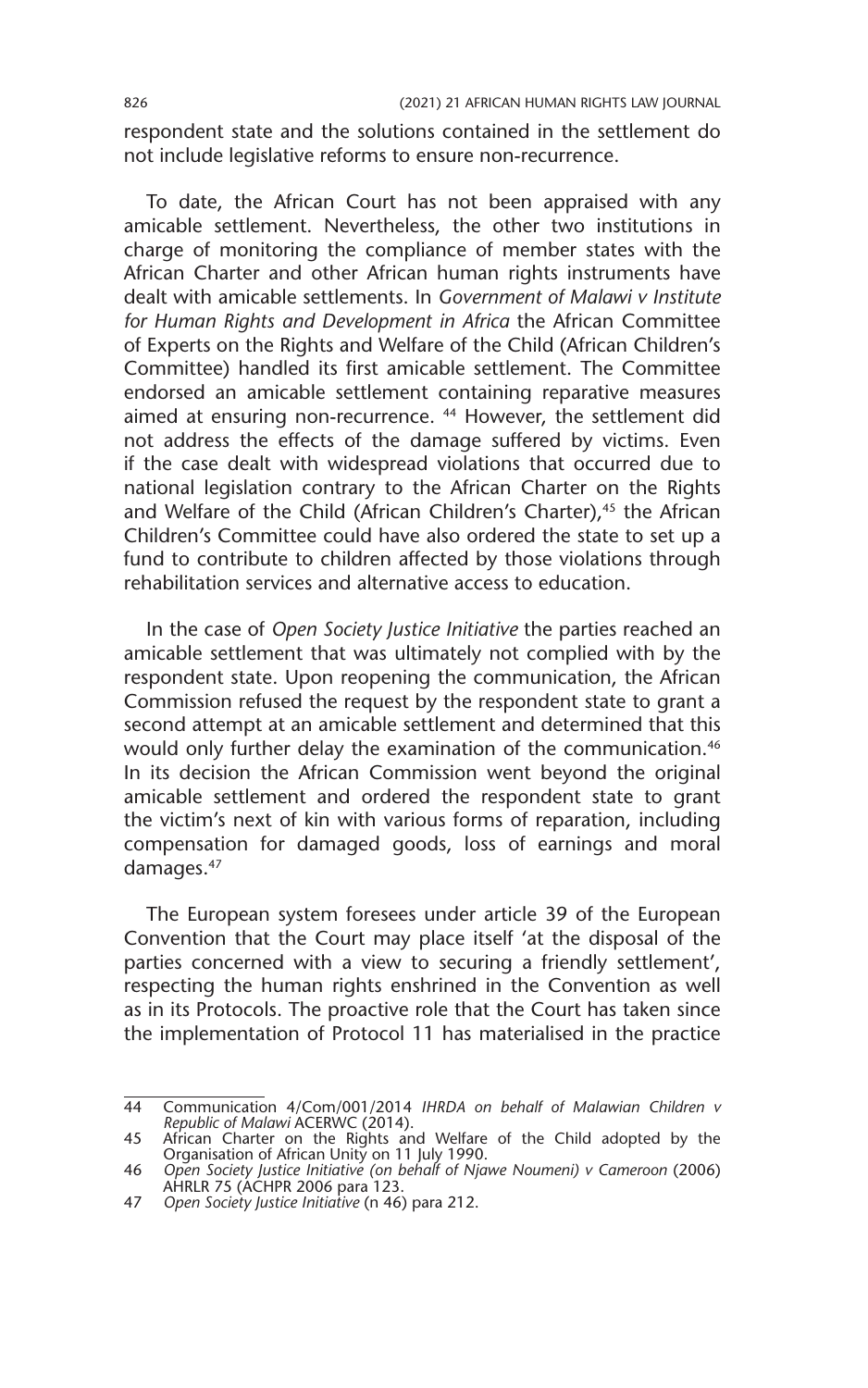of the European Court sending settlement proposals to the parties.<sup>48</sup> The European Court rejected the friendly settlement in the interests of justice reached between the parties in *Ukrainian Media Group v Ukraine*. In this case the Court argued that the rejection was necessary due to 'the serious nature of the complaints made in the case regarding the alleged interference with the applicant's freedom of expression'.49

In the Inter-American system the concept of 'full reparations commensurate with the prejudice suffered' is not diminished by the procedural differences between a friendly settlement and that of a contentious process where the Court undergoes a thorough examination of the facts and renders a judgment on the merits. In the case of *García Cruz and Sánchez Silvestre v Mexico* the Inter-American Court endorsed the friendly settlement agreed by the parties but also analysed the reparative measures to determine the scope and method of implementation as the Court has an obligation 'to provide comprehensive redress for the damage caused to the victims'.50 However, the Court has been guided by the principles of necessity and suitability in determining that in cases of enforced disappearances where the respondent state denies the existence of such acts, as 'it is very difficult to reach a friendly settlement that will reflect respect for the rights to life, to humane treatment, and to personal liberty'.51

Even though the African Court is yet to deal with a case where an amicable settlement is proposed, there are important lessons for the Court to reflect upon. First, the Court ought to reasonably consider the uneven power position of the parties and ensure that the solution to the dispute is not unfair to any of the parties. Second, as it is the Court's mandate to uphold the rights enshrined in the African Charter, the recognition of any violations of the rights therein must be included in the amicable settlement. Lastly, the assessment of a violation of the African Charter ought to entail appropriate reparative measures aimed at redressing the situation of the applicant but also at possibly preventing the recurrence of similar violations. Bearing in mind the unequal position of power of the parties, the Court may also make use of Rule 64(5) to avoid ordering reparations that are manifestly unfair or inadequate. For instance, the Court may consider that the payment of US \$5 000 to the immediate relatives

51 *Godínez-Cruz v Honduras* IACHR (26 June 1987) Series D 3 (1994) para 49.

<sup>48</sup> P Leach *Taking a case to the European Court of Human Rights'* (2011) 64. 49 Application 72713/01, *Ukrainian Media Group v Ukraine* ECHR (29 March 2005)

para 36.

<sup>50</sup> *García Cruz and Sánchez Silvestre v Mexico* IACHR (26 November 2013) OEA/ Ser./L/V/II.118 Doc 70 Rev 2 390 para 66.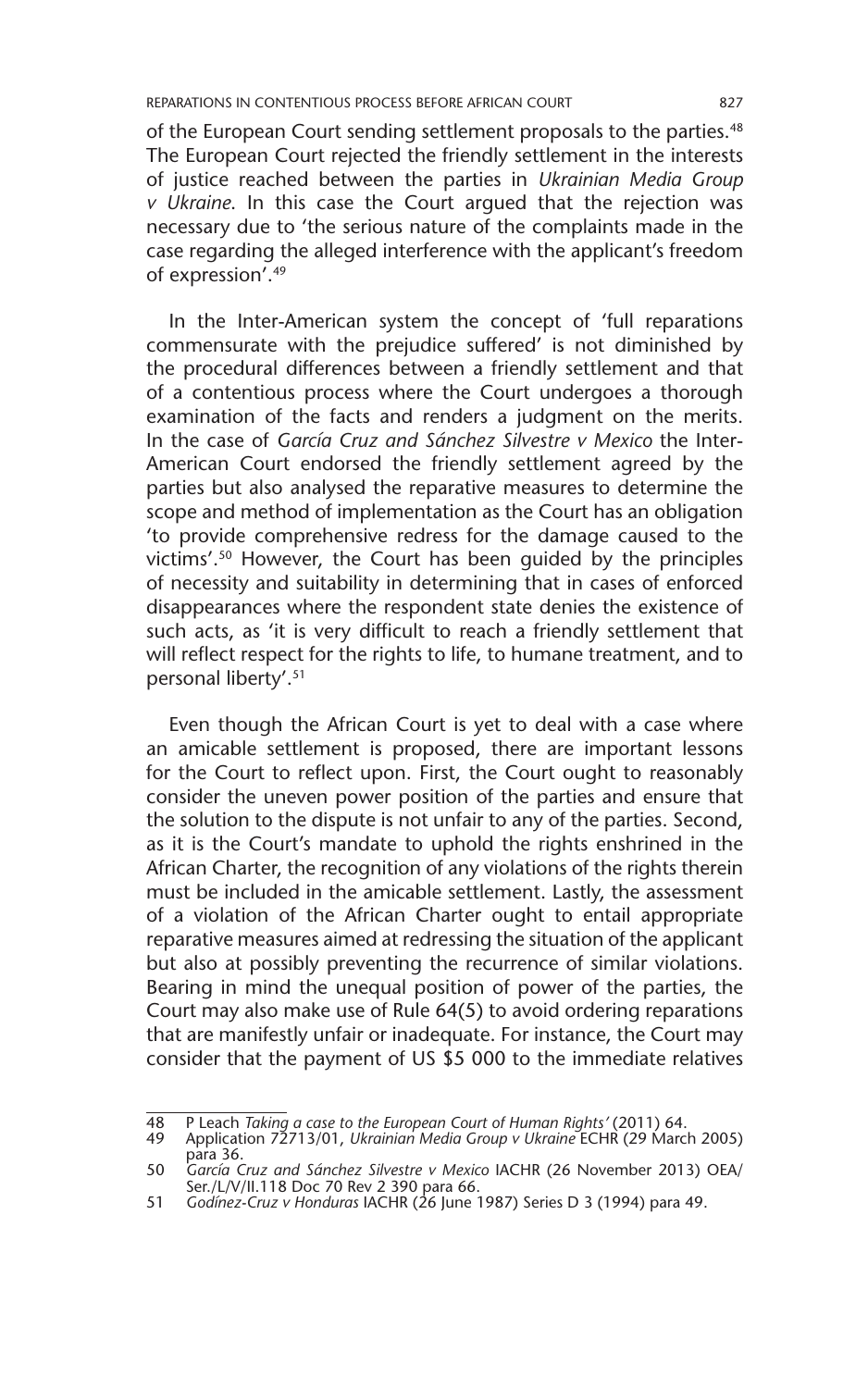of a victim of enforced disappearances in the concept of loss of earnings may be insufficient if not accompanied by other measures such as compensation for moral damages, rehabilitative measures, specific measures of satisfaction and guarantees of non-recurrence in line with the concept of 'full reparations commensurate with the prejudice suffered'.

### **4.3 Pilot-judgment procedure**

The pilot-judgment procedure was introduced by the revised Rule 66 of the Rules of Court. The African Court can initiate this procedure on its own accord or upon a request from any of the parties when several applications are filed against a particular respondent state, and these respond to the existence of 'a structural or systemic problem in the respondent state(s)'.

This pilot-judgment procedure at the African Court draws its inspiration from the European system of human rights protection. The pilot-judgment procedure was created as a measure of procedural economy that sought to respond to the overwhelming number of cases with which the European Court had to deal. In essence, it seeks to both speed up the process and avoid the Court from thoroughly examining cases sharing the same root causes. This procedure relies on the assumption that a remedy to these violations should be obtained more rapidly and effectively at the national level.<sup>52</sup> To that end, the African Court shall select one case, which presents the gravest human rights violations or that serves to best represent the others, and develop a complete and thorough explanation of the facts, the legal grounds, the operative provisions of the judgment, the decision, and other formalities stated under Rule 71 of the Rules of Court. The aim would thus be to achieve a solution that extends beyond the selected case and to the greatest extent possible cover other cases with the same stemming problem. This procedure is meant to support the respondent state in identifying and putting to an end the structural issues that gave rise to the same human rights violations while granting reparations to those adversely affected.<sup>53</sup>

In the European system of human rights protection, the pilotjudgment procedure is defined by Rule 61 of the Rules of Court of the European Court. This Rule states that the pilot judgment may indicate the specific time limit for the respondent state to adopt the

<sup>52</sup> ECHR 'The Pilot-Judgment Procedure' para 6, https://www.echr.coe.int/

Documents/Pilot\_judgment\_procedure\_ENG.pdf (accessed 30 May 2021).

<sup>53</sup> ECHR (n 52) para 3.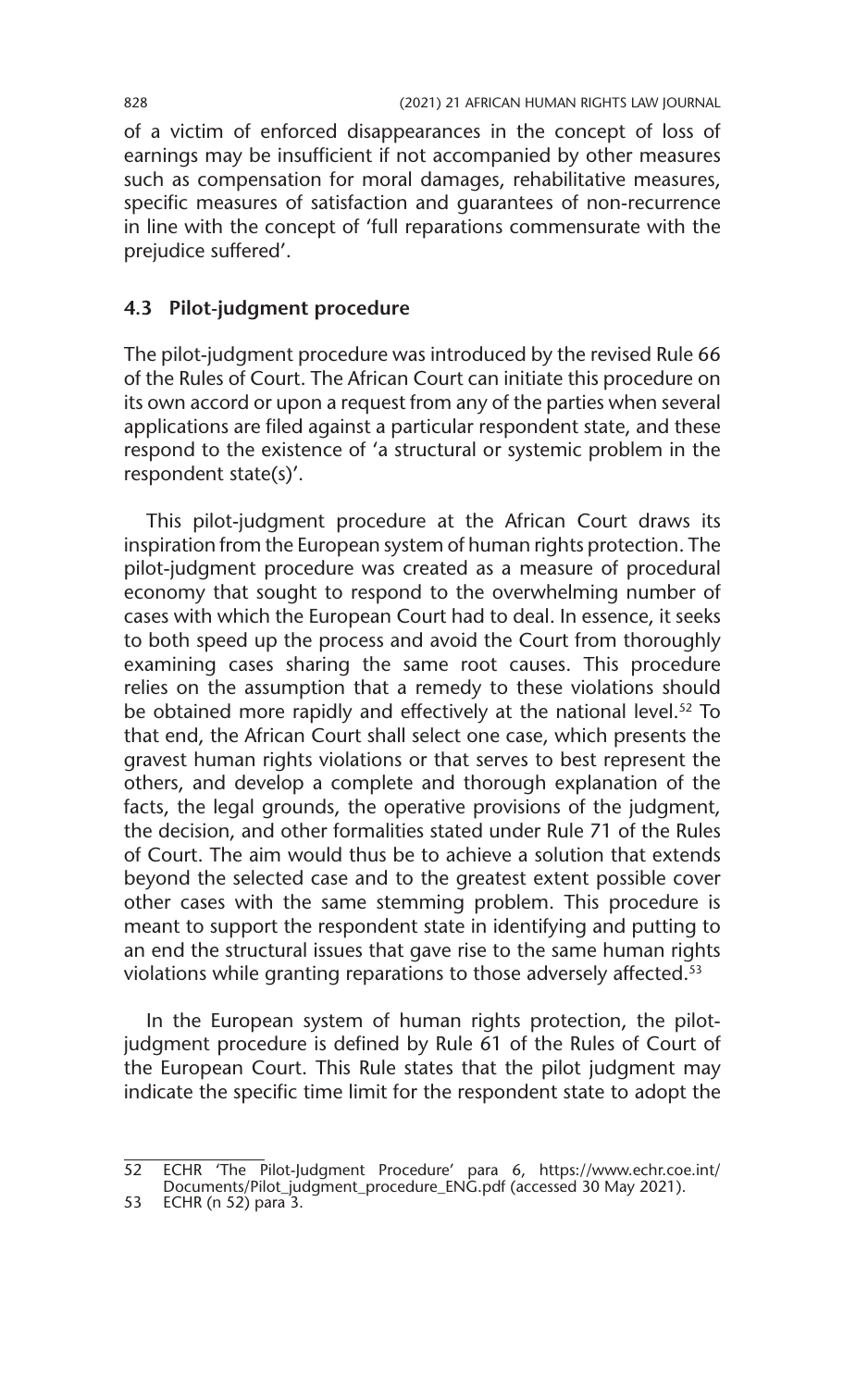remedial measures to address the structural or systemic problem. Accordingly, the Court may adjourn the examination of its related applications 'pending the adoption of the remedial measures required by virtue of the operative provisions of the pilot judgment'. Rule 61 also highlights that, should the adjournment take place, the Court will duly inform the applicants of related applications about the decision to adjourn. This time limit might also be suspended at any given time in the interests of justice. The decision to adjourn cases related to the pilot judgment is justified as a way to provide enough time to adopt the remedial measures that should, eventually, serve those applicants to seek effective and prompt remedy at the national level.

The first pilot-judgment procedure conducted by the European Court was in *Broniowski v Poland*. 54 Subsequently, the Court issued a decision in *EG v Poland* where it concluded the pilot-judgment procedure for the particular case and 175 other cases that shared the same systemic problem.55 While the judgment in *Broniowski v*  Poland is no different from any other judgment regarding its format, the case of *EG v Poland* presented certain characteristics that became essential for forthcoming decisions issued under the pilot-judgment procedure. First, the Court had decided to adjourn the examination of cases with the same systemic problems identified in the *Broniowski* case. Second, in establishing the facts, the Court succinctly recalled the historical background that all the pending cases shared with the *Broniowski* case and proceeded to analyse the circumstances of the case, focusing on the facts, not the merits. Third, the Court gave effect to the pilot-judgment procedure by connecting the pending cases to the original pilot judgment and subsequently striking them out from the list of cases. Fourth, there was an explanation of the consequences of the execution of the pilot-judgment procedure, indicating that should the respondent state not comply with the measures ordered in the pilot judgment, the Court 'will have no choice but to examine and take to judgment the remaining applications pending before it in order to trigger the execution process before the Committee of Ministers'.56 Lastly, the European Court included an annexe with the list of pending cases that were affected by the pilotjudgment procedure. The pilot-judgment procedure had a successful conclusion since the respondent state introduced new legislation to

<sup>54</sup> Application 31443/96, *Broniowski v Poland* ECHR (22 June 2004).

<sup>55</sup> Application 50425/99, *EG v Poland* ECHR (22 September 2008).

<sup>56</sup> *EG v Poland* (n 55) para 28. See also Rule 61(8) of the ECHR Rules of Court.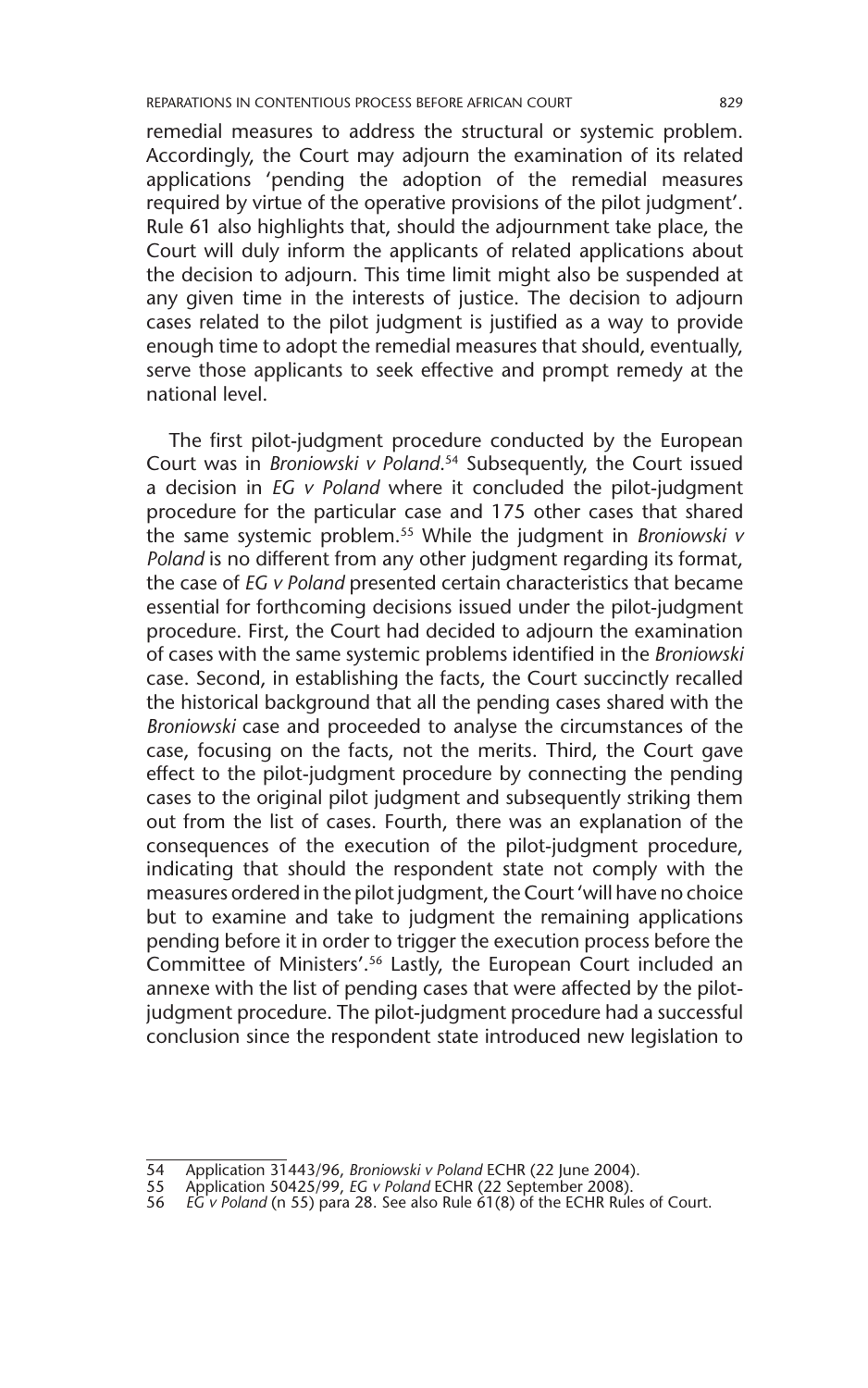tackle the systemic problem identified by the Court and the pending cases were settled at the national level.<sup>57</sup>

The practice of the European Court regarding the pilot-judgment procedure is largely influenced by the principle of subsidiarity, in that respondent states generally have a great margin of appreciation in deciding the measures to be taken to comply with the Court's judgments.<sup>58</sup> However, the African Court should aspire to order clear reparative measures aimed at eradicating the identified dysfunction, including the creation of national mechanisms to give remedy to other similar cases that have arisen or may arise in the future. Therefore, these cases may lay a greater focus on measures of satisfaction and guarantees of non-repetition, especially when it comes to ordering the amendment of domestic legislation contrary to the African Charter or the implementation of new laws and procedural guarantees. Other measures may include training courses aimed at educating the civil servants affected by such changes to accommodate their actions to avoid repeating similar human rights violations in the future. The order on reparations must be very specific, including tight timelines, to avoid biased interpretations of the judgment that may further delay the implementation of reparations aimed at alleviating the damage suffered by the victims.

Additionally, the African Court must bear in mind that the pilotjudgment procedure was created mainly as an additional measure under Protocol 14 to mitigate the backlog of cases pending before the European Court.<sup>59</sup> Therefore, considering the context wherein the procedure was created, the use of this special procedure must ensure that the cases are very similar in their nature and that the trigger of the procedure does not unduly delay the right to reparations of other applicants. In particular, the due respect owed to the applicants must be reflected by duly informing them of any change in their applications and by paying close attention to any substantial differences between the cases.

<sup>57</sup> Council of Europe 'Protection of property: Landmark judgment', https://www. coe.int/en/web/human-rights-convention/property1 (accessed 30 May 2021).

<sup>58</sup> G Füglistaler 'The principle of subsidiarity and the margin of appreciation doctrine in the European Court of Human Rights' post-2011 jurisprudence' (2016), https://serval.unil.ch/resource/serval:BIB\_A4FA8A7A4A0B.P001/REF (accessed 30 May 2021).

<sup>59</sup> L Wildhaber 'Pilot judgments in cases of structural or systemic problems on the national level' in R Wolfrum & U Deutsch (eds) *The European Court of Human Rights overwhelmed by applications: Problems and possible solutions* (2009) 69-76.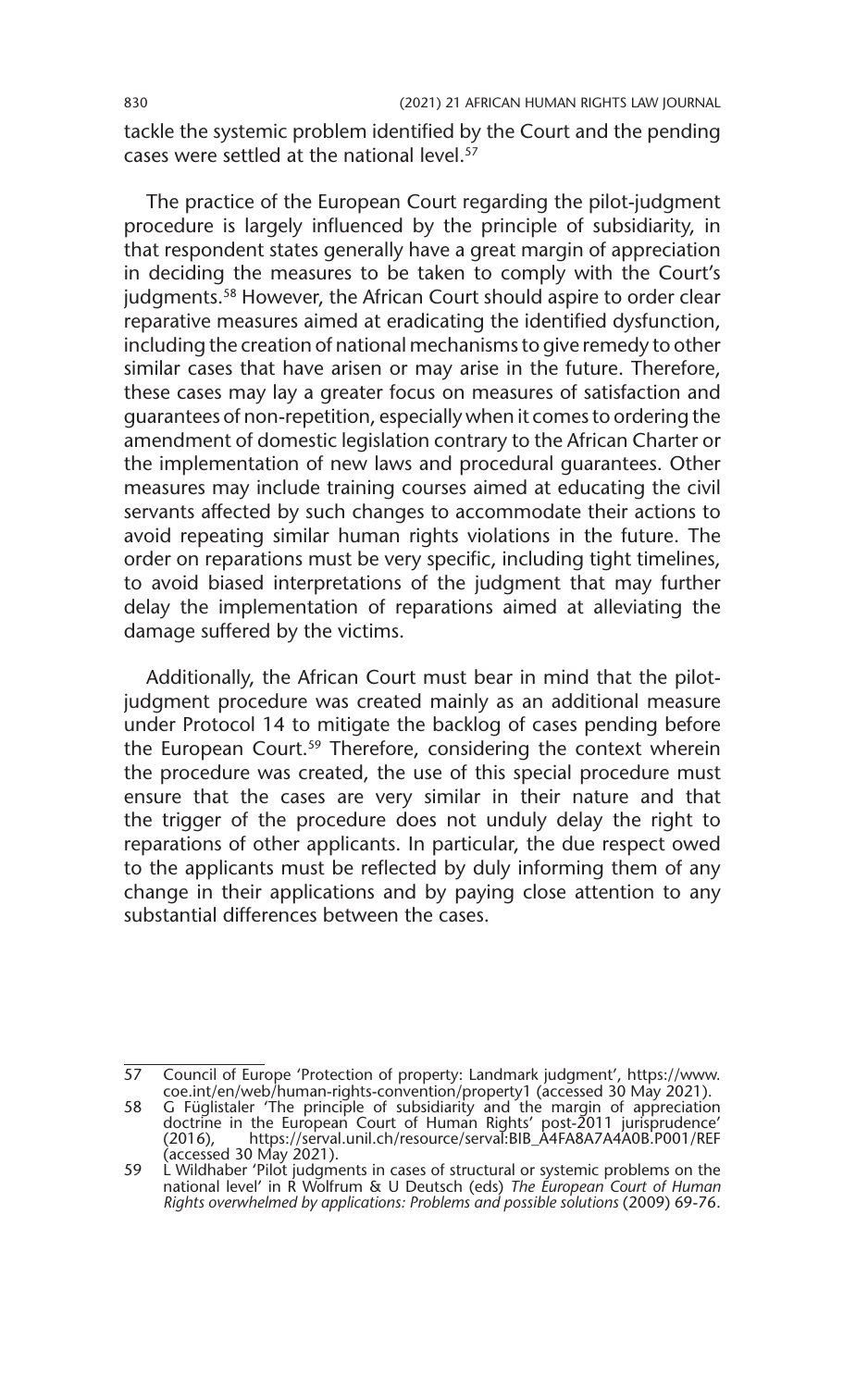### **5 Third party interventions and the right to reparations**

During the contentious process before the African Court, parties other than the applicants, the respondent state, the Court itself or, when applicable, the African Commission, may intervene. This part aims at differentiating the role of each party in the process and laying out the great impact that these parties may bring when considering reparative measures.

### **5.1 Interventions by other states**

The revised Rules 39(2) and 61 foresee the possibility for states other than the respondent state to participate in the process by submitting written observations on the matter. This, however, is not an automatic competence of third states. First, they must submit an application for leave to intervene in which they must indicate their legal interest in the matter, the purpose of their intervention and a list of all supporting documents. Only then will the Court proceed to rule on the admissibility of the application and set a time limit for the intervening state to submit its written observations. Once the Court has ruled on the admissibility of the application, the intervening states will be invited to submit their written observations and participate during the oral proceedings, should they occur. The impact of these interventions may be helpful in terms of bringing the parties closer to an amicable agreement, by sustaining or disputing the claims of one party or by bringing new relevant information to the matter, including by proposing different forms of reparation. Remarkably, the revised Rules of Court no longer require that the intervening state establishes the relation between it and the parties to the case. This is a substantial revision that may allow third states to intervene in a matter in the interests of justice.

### **5.2 Witnesses, experts and others**

At times the contributions of persons acting as witnesses, experts or in any other capacity may result in beneficially elucidating the facts of the case and contributing to forms of reparation to address the assessed harm. According to Rule 55(1) of the Rules of Court, these persons may be summoned by the African Court itself, at the request of a party or by the African Commission where applicable. For the purposes of protecting the safety of these interveners, the revised Rule 33(2) provides that the Court may request state parties to take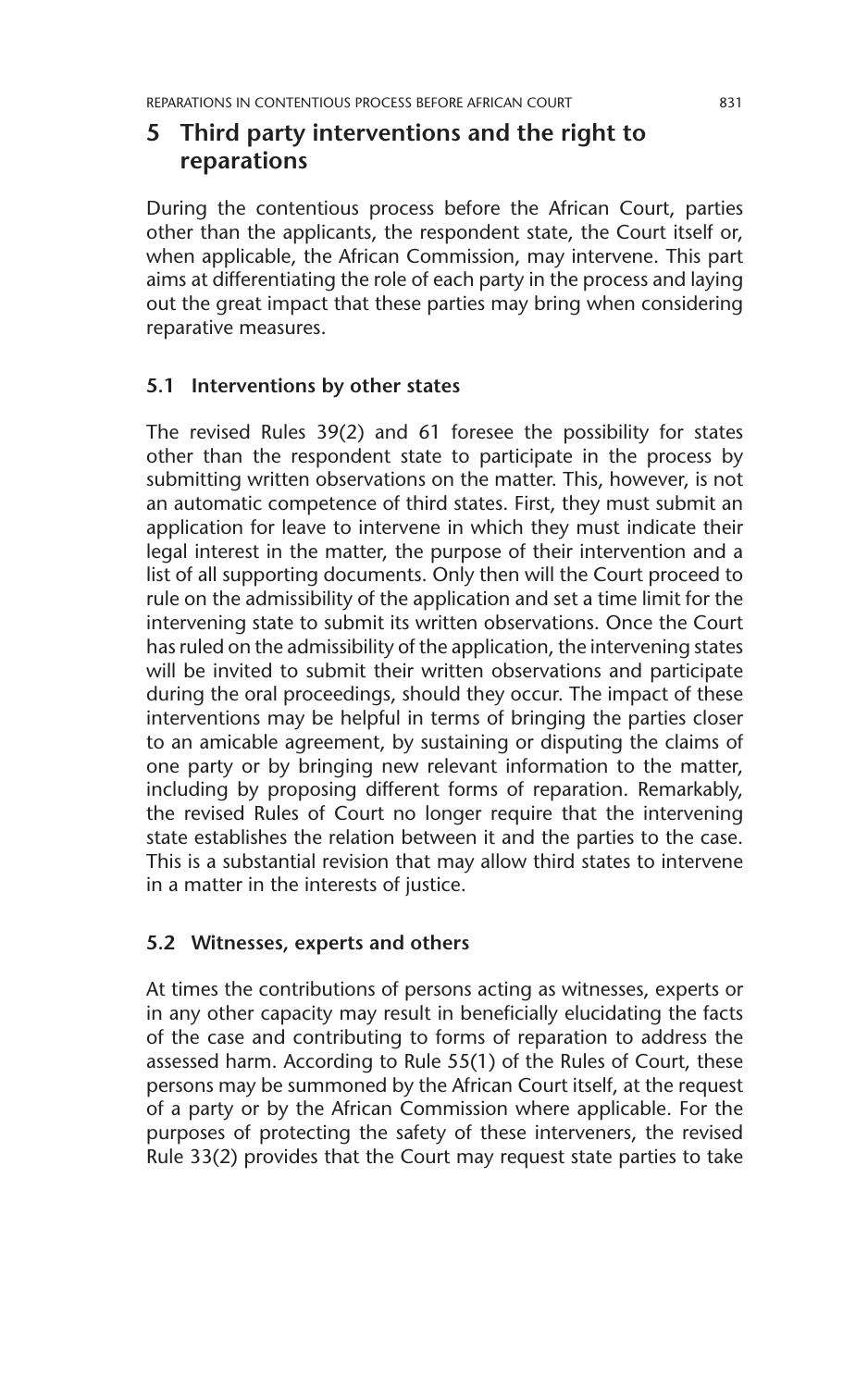special measures that ensure the security of any party summoned by the Court.

#### **5.3** *Amici curiae*

The African Court referred to the judgment of the Inter-American Court in the case of *Kimel v Argentina* to define the role of the *amicus curiae*. In this case the Inter-American Court stated that *amici curiae* are 'third parties which are not involved in the controversy but provide the Court with arguments or views which may serve as evidence regarding the matters of law under the consideration of the Court'. $60$ 

The Inter-American Court also identified the double role of *amici curiae*: on the one hand, their contribution to the legal proceeding, supplementing the arguments of the parties, which enables the Court to be better informed and thus improving the decisionmaking process and, on the other, their participation itself, which strengthens the legitimacy of the system as it reflects the views of more members of society, furthering democratic values.<sup>61</sup>

Even if *amici curiae* are only implicitly mentioned under Rule 55(2) and indirectly under Rule 71(1)(f), the practice of both the African Commission and the African Court *de facto* has included the possibility to receive assistance from them. In fact, the African Commission affirmed in the case of *Muzerengwa* that accepting briefs from *amici curiae* is in sync with its case law.62 In the case of *Ingabire Victoire Umuhoza v Republic of Rwanda* the African Court affirmed the possibility to obtain briefs from *amici curiae* stating that the Rules of Court empower the Court to receive evidence from any individual that could contribute to enlighten a case.<sup>63</sup> In fact, the Court has insisted that the admission of *amici curiae* is a matter of discretion of the Court, as well as the decision on what it 'considers relevant and non-partisan from the *amicus curiae*'.64

The African Court has determined in its Practice Directions the procedure for *amici curiae* to submit a brief to the Court.<sup>65</sup> First, the

<sup>60</sup> *Kimel v Argentina* IACHR (2 May 2008) Series C 177 para 16, mentioned in Application 3/2014, *Ingabire Victoire Umuhoza v Republic of Rwanda* AfCHPR (5 July 2016) para 38.

<sup>61</sup> *Kimel v Argentina* (n 60) para 16.

<sup>62</sup> *Muzerengwa & Others v Zimbabwe* (2011) AHRLR 160 (ACHPR 2011) para 78.

<sup>63</sup> *Ingabire Victoire Umuhoza* (n 60) para 37. 64 *Ingabire Victoire Umuhoza* para 38.

<sup>65</sup> African Court 'Practice directions to guide potential litigants', http://www. african-court.org/wpafc/wp-content/uploads/2020/06/Practice-Directions-to-Guide-Potential-Litigants-En.pdf (accessed 30 May 2021).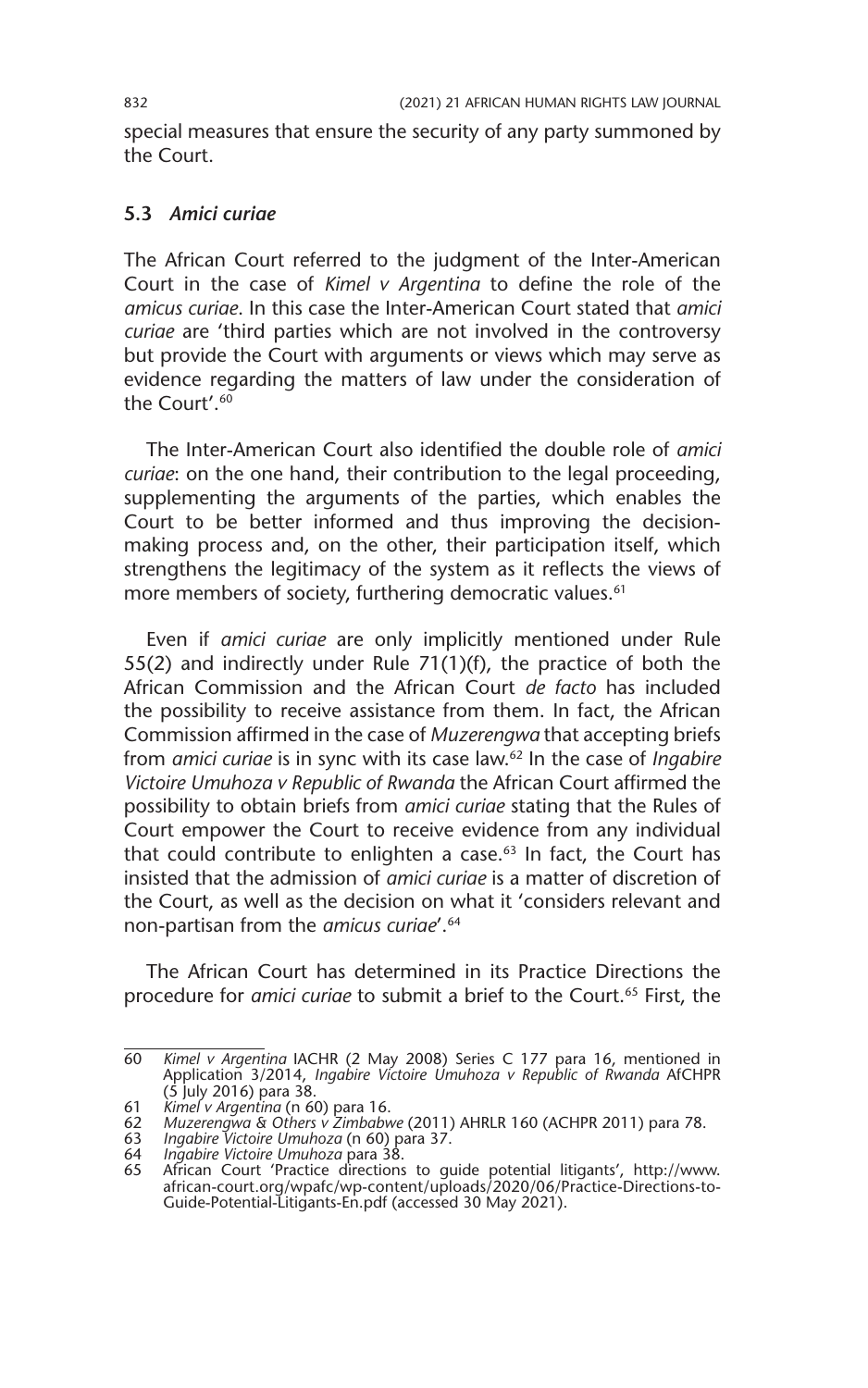potential *amicus curiae* should submit a request to the Court indicating the contribution they wish to make and the case to which it is related (paragraph 42). The Court will then proceed with the examination of the request and decide whether it is accepted or not (paragraph 43). Successful applicants will be invited to make submissions to the registrar and will receive the application submitted to the Court together with subsequent pleadings related to it (paragraph 44). The *amicus curiae* will be able to submit the brief at any point during the proceedings, which will be immediately shared with the parties to the case (paragraphs 44 and 46). Lastly, the Practice Directions also foresee the possibility for the Court to invite *proprio motu* an individual or organisation to act as *amicus curiae* on a pending case (paragraph 45).

The participation of amici curiae in the contentious process can be very useful in providing information that supplements the arguments of the parties and enriching the knowledge of the Court. The approach taken thus far by the African Court must remain as welcoming as possible; there is no requirement that *amici curiae* be individuals or organisations based in Africa. While *amici curiae* may result especially helpful in assisting the Court with relevant precedents from other regional courts, thus easing the time and budgetary burden on the Court itself, they can also result in being helpful beyond legal arguments and include statistics, forensic expertise, socio-economic considerations and other relevant contributions from a wide range of disciplines.

The important role of *amici curiae* calls for the creation of an inclusive procedure that actively promotes the participation of third party contributors. Once an application has been received by the Court, the office of the registrar develops a summary of the case. Together with the publication of this summary, the registrar could include a second document, a template, an invitation for admission of potential *amici curiae* containing information about the case, time limits and a link to the notice of application to act as *amicus curiae*. 66 The time limit set by the Court to apply can be 12 weeks, such as that indicated under Rule 44 of the Rules of Procedure of the European Court for third party interventions. This time limit ensures enough time for potential contributors to develop and send their concise requests and ensures that the Court will be able to deal with all requests in an ordinary session. Once the African Court grants

<sup>66</sup> African Court 'Notice of application to act as *amicus curiae*', http://www. african-court.org/en/images/Party%20Forms/AfCHPR%20017%20NOTICE%20 OF%20REQUEST%20TO%20ACT%20AS%20AMICUS%20CURIAE%20 FORM%20017.pdf (accessed 30 May 2021).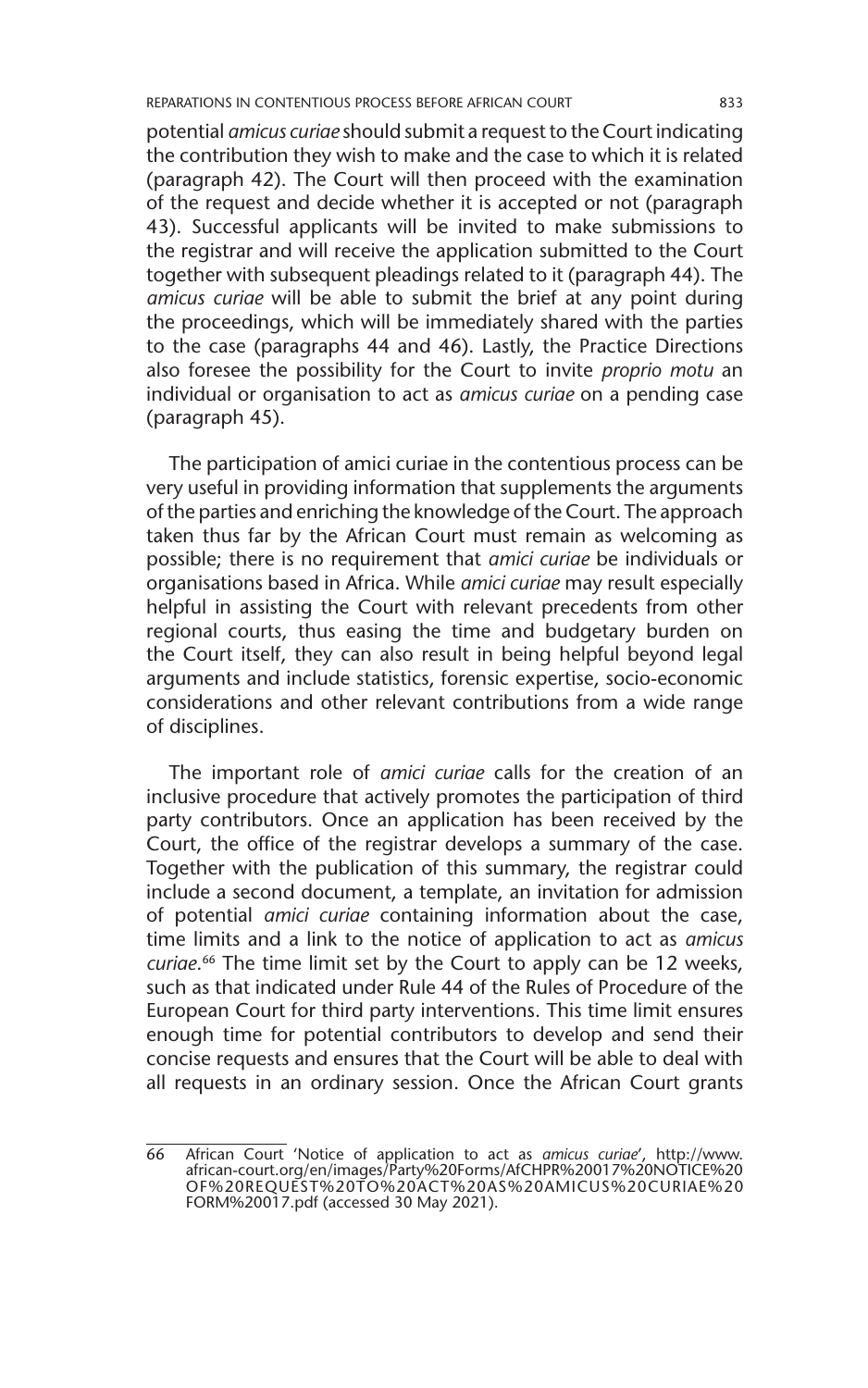the status of *amicus curiae* to some or all the interested parties, the registrar should immediately inform them about such decision, share with them the application and subsequent pleadings, and request them to submit their written contribution which may be capped to 10 to 20 pages and a certain font and size. The parties to the case shall also be duly notified of such a decision. Once the registrar receives the contributions of the *amici curiae*, it should make these available to the parties. If deemed necessary, the Court should have the discretionary power to request more detailed information to a particular *amicus curiae*. This suggested procedure must be complemented by measures that increase the awareness of its existence.

The possibility for the African Court to actively approach individual experts and organisations is advantageous in two circumstances: First, in cases where the Court is aware of its limitations as to the facts and legal issues, it allows the Court to contact individuals or organisations and request specific information regarding the problematic issue; and, second, it provides a possibility for the Court to obtain additional information in cases where no parties have requested to act as *amici curiae* during the time limit set or the information provided has not sufficiently assisted the Court in the determination of a case.

### **6 Conclusions**

The revised Rules of Court clarify previously imprecise rules and expand the scope of specific procedures. The revised Rules 40(4) and 69(3) clearly are aimed at encouraging applicants to include all requests for reparations together with the main application for the Court to be able to determine pertinent forms of reparation together with the judgment on the merits. This initiative of procedural economy also seeks to shorten the time for victims of human rights violations to receive reparations for the harm endured.

Whereas there are important developments with regard to provisional measures, such as the implicit reaffirmation of their binding nature under Rule 59(6), the revised Rules of Court fail to address the temporal inconsistency when setting time limits for the respondent state to respond to requests for provisional measures and do not foresee the possibility of amending or revoking them at the initiative of the Court or at the request of a party.

Since the African Court is yet to face an amicable settlement and deal with a pilot-judgment procedure, it is important for the judges